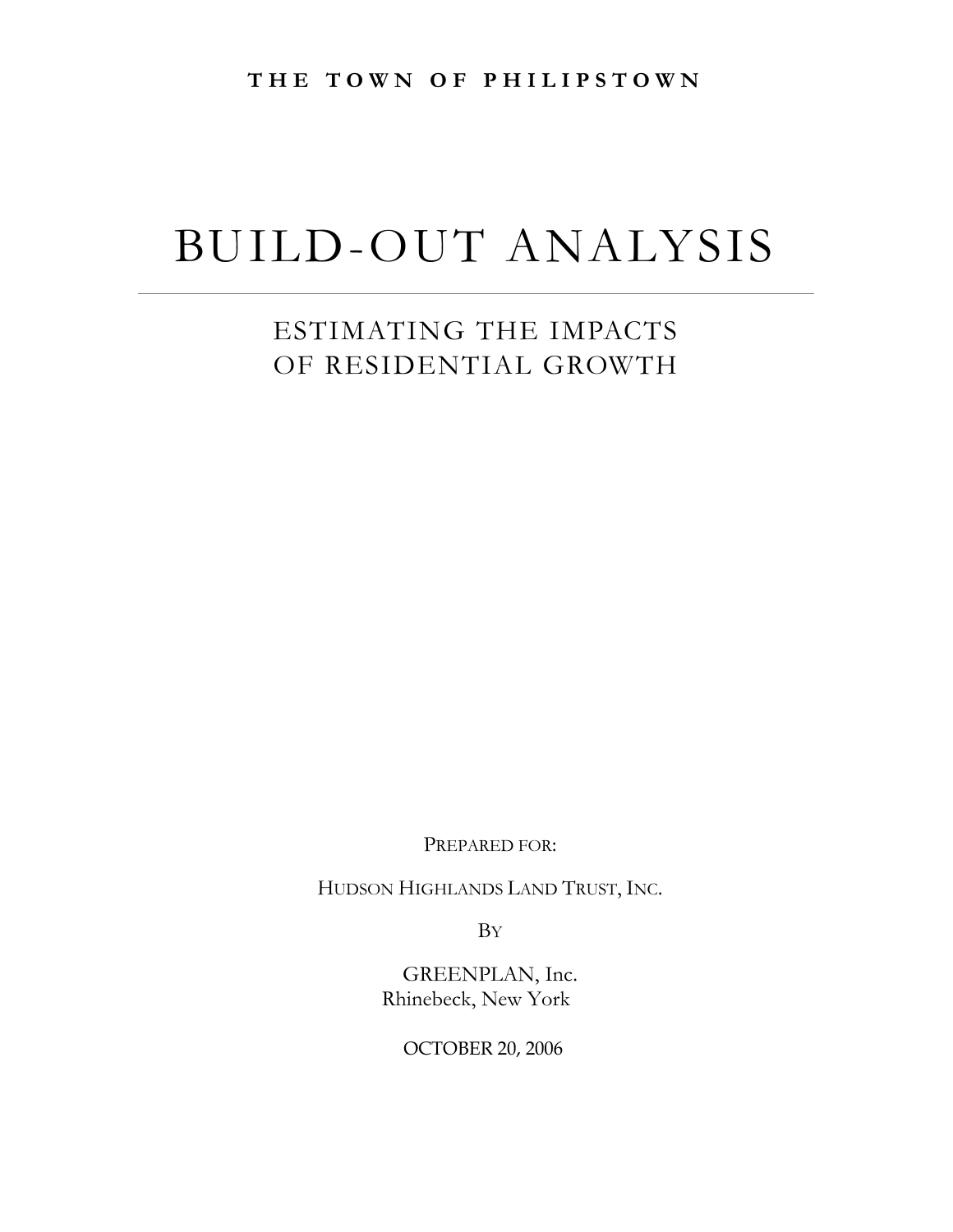# The Town of Philipstown Build-Out Analysis

ESTIMATING THE IMPACTS OF RESIDENTIAL GROWTH

### **INTRODUCTION**

The Philipstown Comprehensive Plan was adopted in March 2006. With work pending to revise and update Philipstown's land use control regulations to meet the needs of the Town for the foreseeable future, current and accurate information regarding the potential for new residential development, and where it will occur, is now a necessity. When prepared in a comprehensive and objective manner, this information will serve to guide Town leaders in the development of responsive regulations to achieve the balanced goals called for in the new Plan.

The Hudson Highlands Land Trust, in financial partnership with the Town, commissioned the planning firm GREENPLAN, Inc. to undertake a complete and impartial residential build-out analysis of Philipstown, examining all undeveloped and underdeveloped lands outside of the incorporated villages of Cold Spring and Nelsonville. By applying the current Zoning to such lands, the analysis identifies probable outcomes for residential development in the absence of changes to the existing Zoning. With the results of the analysis available to decision-makers, they can review in an objective manner residential development outcomes that may be undesirable for the Town. Conversely, the build-out analysis results can be used to support residential development in a manner consistent with the updated Comprehensive Plan.

A build-out analysis is a planning exercise that "estimate[s] the impact of cumulative growth upon a town's land areas once all the developable land has been consumed and converted to uses permitted under the current regulatory framework.<sup>1</sup>" Build-out examines probable future development intensities and patterns. There are two products of a build-out analysis. One is a map showing development patterns and the other is a table that quantifies the number of new dwelling units, residents, miles of new roads and other probable impacts of such development. The build-out analysis helps visualize the patterns of growth and is a "test" to see if the goals of the community's comprehensive plan are working. For example, if a community has set a goal of preserving open space but the zoning regulations allow for development of residential uses across all lands (including farmland and other open space), then open space lands are likely to disappear and the goal will not be attained, unless changes are made.

Build-out analysis can assist residents and decision-makers in understanding, ahead of time, the impacts development may have on the community. It identifies public services that need to be built, expanded or improved to accommodate growth and can help town officials

 $\overline{a}$ <sup>1</sup> **Manual of Build-out Analysis**. (1990) Center for Rural Massachusetts.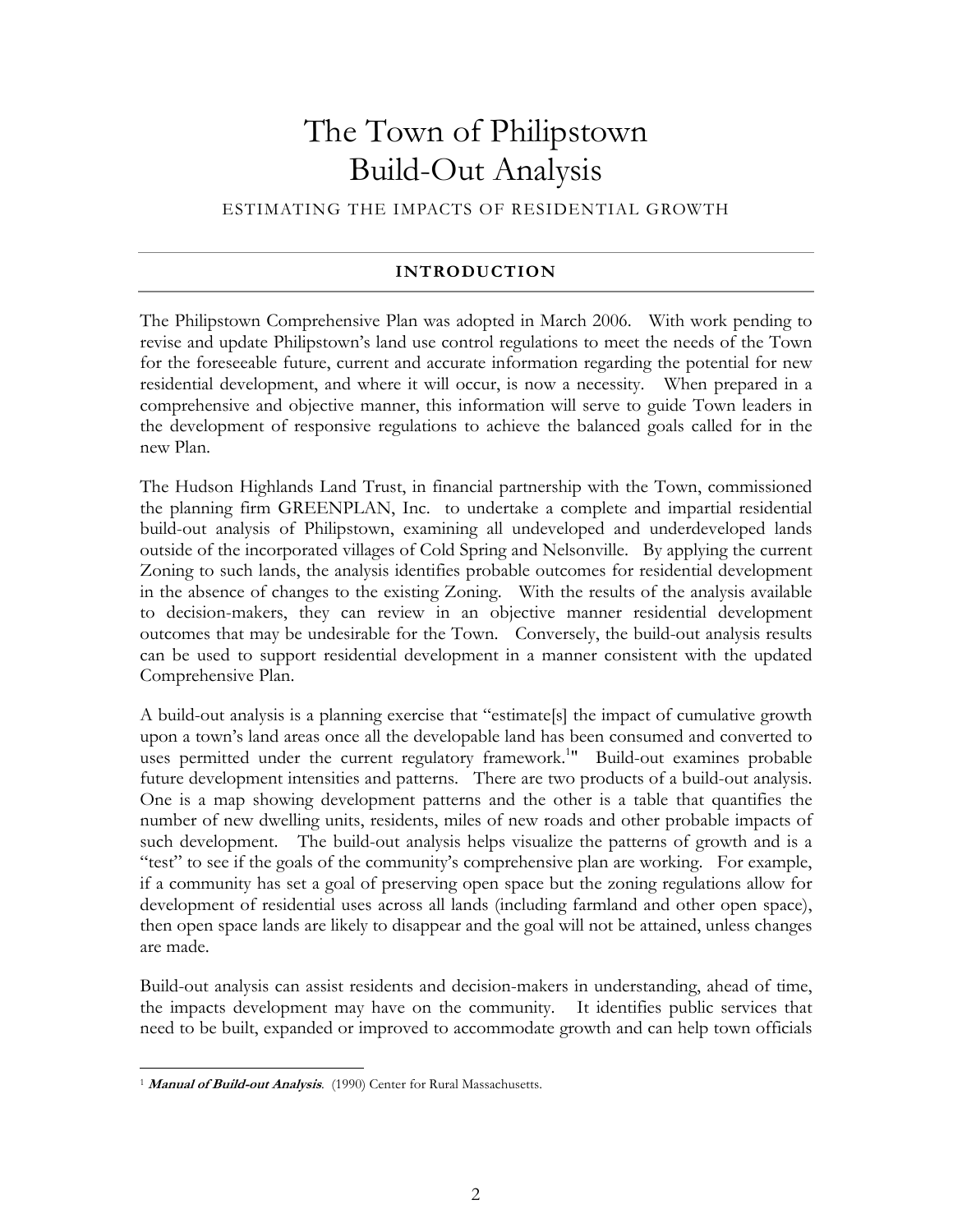estimate the costs and revenues required by local government. It also helps to identify resource constraints (like fiscal or environmental) that may impede new development. Build-out analysis helps in the selection of policy alternatives to accommodate or mitigate new development that will occur. It can also foster identification of appropriate land uses and the density of land use in the community.

Build-out analysis is designed to assess development taking place at one point in time and space. It is not a prediction, *per se*, of what will occur at any particular time. For policymakers however, it can show the consequences of taking no action to change the town's land use controls.

#### **BUILD-OUT ANALYSIS ASSUMPTIONS**

In this analysis of Philipstown, the focus of the build-out is on residential development. The Town currently has five residential zoning districts: the R-10, R-20, R-40, R-80 and R-120 which approximates a minimum lot size (density) of one-quarter  $(1/4)$  acre, one-half  $(1/2)$  acre, one (1) acre, two (2) acres and three (3) acres respectively. One of the features of build-out analysis is an examination of the number of new dwellings that can be developed in the Town, the miles of new roads that will be built as a result of the development and the municipal burdens associated with snowplowing and maintaining the new roads. However, Philipstown has experienced an increased trend in the use of Open Development Areas (ODA). With ODA, a subdivider, rather than constructing and dedicating new roads to the Town, opts to construct a private road to be owned and maintained by the landowners served by the road. In Philipstown, a maximum of 6 building lots on a private road can be achieved. On larger parcels, which could result in more than six (6) lots under the bulk regulations, the developer is forfeiting the potential for additional lots.

The build-out analysis assumptions are more fully explained in *Appendix A* to this Report. The following tables compiled from the Town of Philipstown Planning Board illustrate the increased use of ODA's. The trend in the size of newly created lots is well in excess of the Zoning regulations. These ODA regulations are allowed as part of the Town's Subdivision Regulations.

| Table 1<br><b>Recent ODA Subdivisions</b>                                                                                          |                                          |           |       |       |       |       |      |      |                                       |
|------------------------------------------------------------------------------------------------------------------------------------|------------------------------------------|-----------|-------|-------|-------|-------|------|------|---------------------------------------|
| Subdivision<br>Zoning<br>Total<br>Lot 4<br>Lot $3$<br>Lot $21$<br>Year<br><b>District</b><br>Lot $1$<br>Name<br>Acreage<br>Lot $5$ |                                          |           |       |       |       |       |      |      | Average<br><b>Lot Size</b><br>(Acres) |
| 2004                                                                                                                               | Jacobson                                 | $R-80$    | 28.38 | 11.50 | 9.40  | 7.40  |      |      | 9.46                                  |
| 2004                                                                                                                               | Drumme                                   | $R-40/80$ | 33.90 | 5.80  | 11.40 | 10.50 | 6.13 |      | 8.48                                  |
| 2004                                                                                                                               | Giachinta                                |           | 28.47 | 8.60  | 7.40  | 2.86  | 5.11 | 2.78 | 5.69                                  |
| 2004                                                                                                                               | <b>Indian Brook</b>                      | $R-80$    | 31.01 | 5.20  | 7.40  | 6.30  | 6.80 | 5.30 | 6.20                                  |
|                                                                                                                                    | AVERAGE LOT SIZE FOR THE 17 LOTS CREATED |           |       |       |       |       |      |      | 7.05                                  |

*Compiled by the Hudson Highland Land Trust.*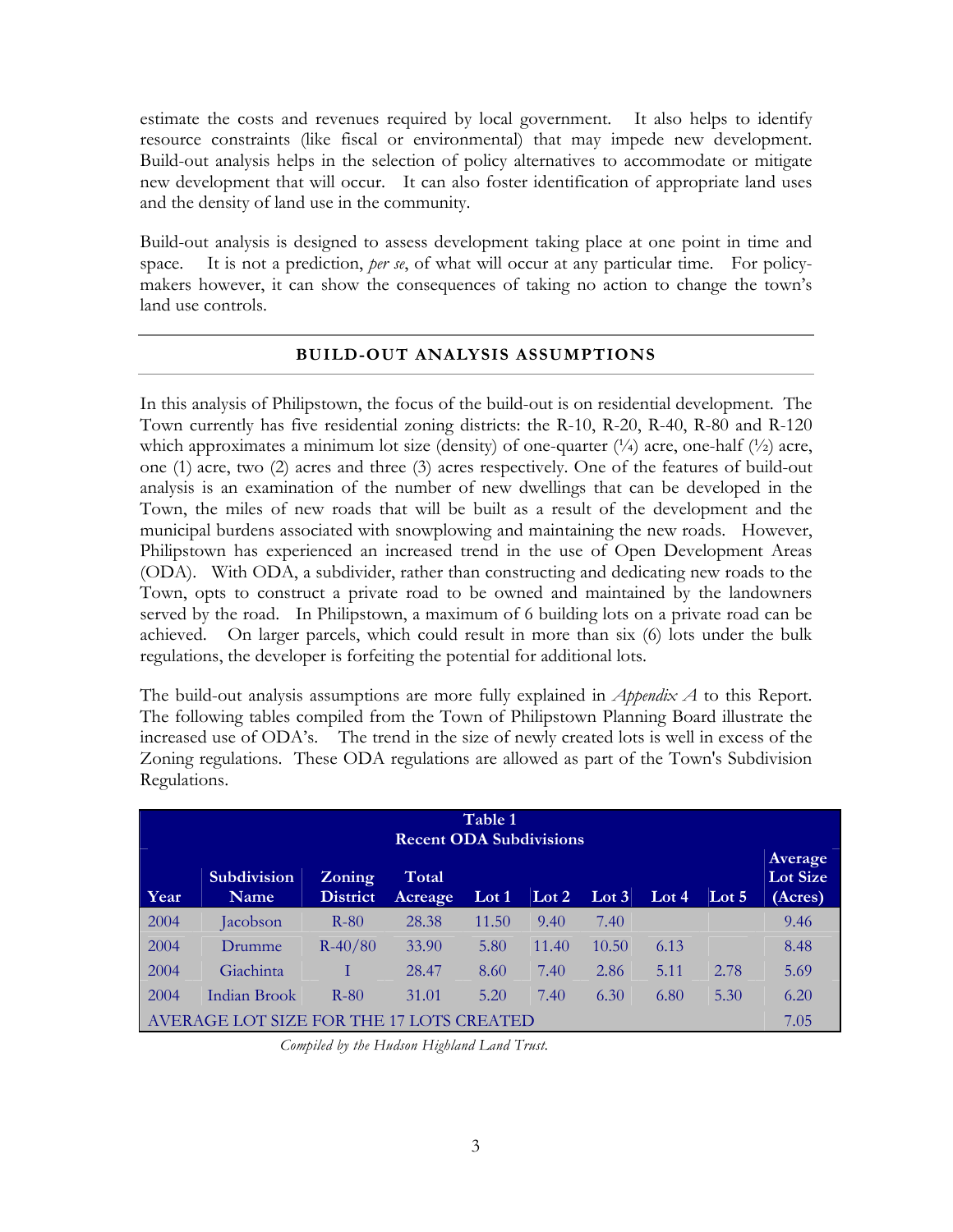| Table 2<br><b>Recent Minor Subdivisions</b> |                                                    |                           |                  |         |       |         |                                       |  |
|---------------------------------------------|----------------------------------------------------|---------------------------|------------------|---------|-------|---------|---------------------------------------|--|
| Year                                        | <b>Subdivision</b><br>Name                         | Zoning<br><b>District</b> | Total<br>Acreage | Lot $1$ | Lot 2 | Lot $3$ | Average<br><b>Lot Size</b><br>(Acres) |  |
| 2005                                        | Small                                              | $R-40$                    | 13.59            | 7.73    | 5.87  |         | 6.80                                  |  |
| 2005                                        | Hine                                               | $R-80$                    | 6.83             | 3.10    | 3.70  |         | 3.40                                  |  |
| 2005                                        | Lippe                                              | $R-40/120$                | 14.07            | 9.40    | 5.00  |         | 7.20                                  |  |
| 2005                                        | Marangoni                                          | $R-40$                    | 15.58            | 11.20   | 4.30  |         | 7.75                                  |  |
| 2005                                        | E <sub>l</sub>                                     | $R-40$                    | 9.07             | 2.80    | 1.70  | 4.40    | 2.97                                  |  |
| 2004                                        | Allen                                              | $R-120$                   | 5.00             | 2.75    | 2.79  |         | 2.77                                  |  |
| 2004                                        | Tomann                                             | $R-80$                    | 10.23            | 3.40    | 6.80  |         | 5.10                                  |  |
| 2003                                        | Svastano                                           | $R-40$                    | 8.74             | 4.03    | 4.70  |         | 4.37                                  |  |
| 2003                                        | Villetto                                           | T                         | 7.97             | 3.80    | 4.20  |         | 4.00                                  |  |
| 2002                                        | Pidilla                                            | $R-40/80$                 | 7.00             | 3.47    | 3.50  |         | 3.49                                  |  |
| 2001                                        | Vahos                                              | $R-40$                    | 3.00             | 1.50    | 1.50  |         | 1.50                                  |  |
|                                             | <b>AVERAGE LOT SIZE FOR THE 23 PARCELS CREATED</b> |                           |                  |         |       |         | 4.42                                  |  |

**Compiled by the Hudson Highland Land Trust.** 

As discussed above, a build-out analysis cannot take into account every development scenario which may ultimately result in the Town. **This build-out analysis assumes future development will be served by private (ODA) roads and not by standard subdivisions served by public roads.** The build-out analysis also does not account for any multi-family development, which can occur in any zoning district by the conversion of a dwelling into two or more units upon approval of a Special Use Permit issued by the Planning Board or development in Planned Development Districts. Therefore, it is important for the reader to understand that this analysis is based upon a conservative

approach which recognizes the unique pattern of development occurring in Philipstown, largely due to natural features like topography. More intensive development practices, not currently being experienced in Philipstown, but seen elsewhere in the Hudson Valley region, could actually occur in Philipstown based upon its current land use controls and this may result in much greater development than the assumptions imply.

As shown in Table 1, the average lot size in recent subdivisions served by private (ODA) roads is 7.05 acres while the average lot size in recent minor subdivisions is 4.42 acres. The total land area in the Town is approximately 29,875 acres. Table 3 shows the distribution of acreage within the respective residential zoning districts. As shown in Table 3, a majority of the land in Philipstown is devoted to residential use and the predominant allowable density is one dwelling unit per two (2) acres of land.

| Table 3         |                |  |  |  |  |
|-----------------|----------------|--|--|--|--|
| <b>District</b> | <b>Acreage</b> |  |  |  |  |
| $R-10$          | 195.88         |  |  |  |  |
| $R-20$          | 105.49         |  |  |  |  |
| R-40            | 3,685.75       |  |  |  |  |
| <b>R-80</b>     | 15,850.35      |  |  |  |  |
| R-120           | 7,022.75       |  |  |  |  |
| Total           | 26,860.22      |  |  |  |  |

*Summary of acres per Zoning District according to the Putnam County 2003-2004 Real Property Tax Data*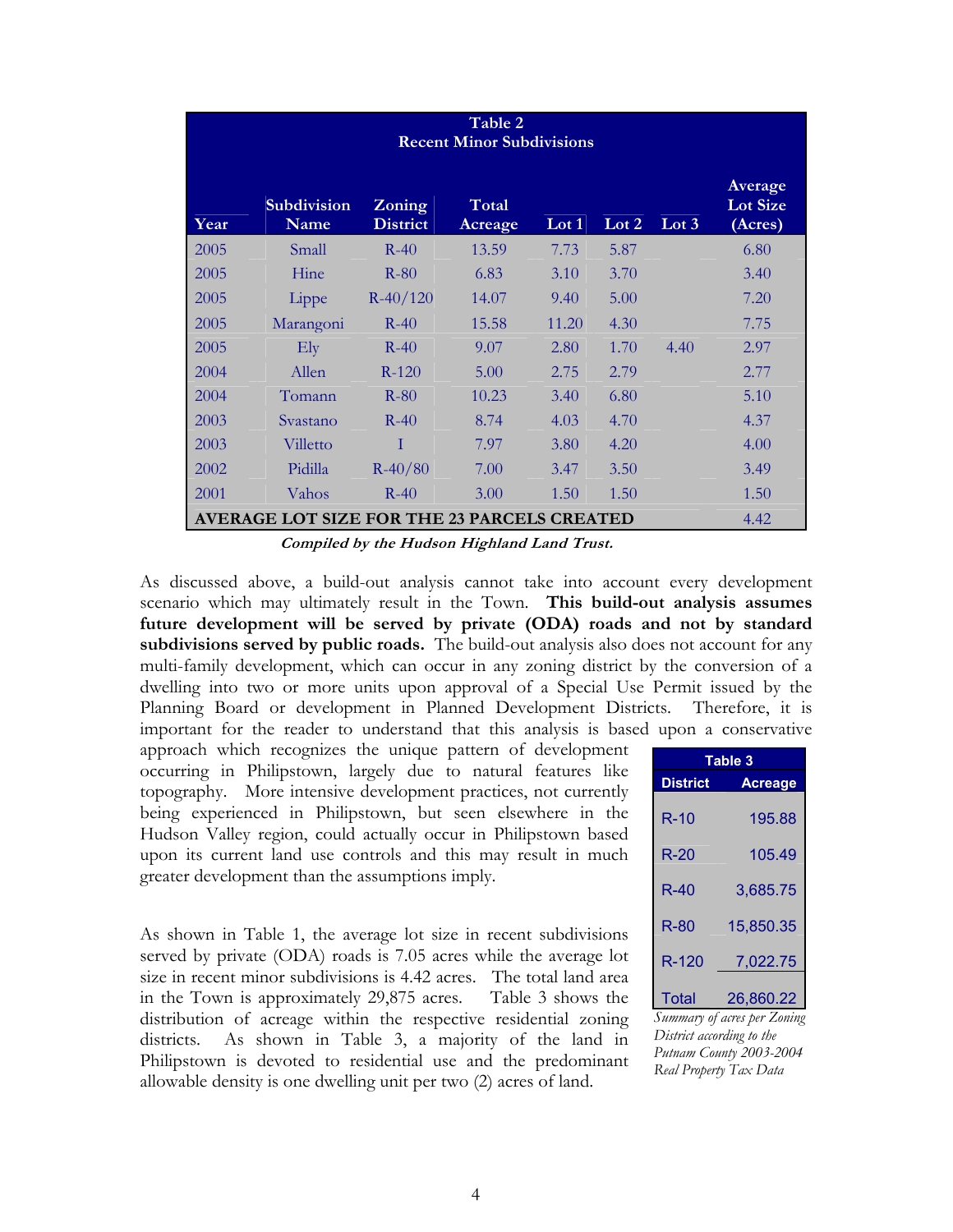The analysis involved separating the residential tax parcels into lands that have already been developed, lands that have been encumbered with conservation easements or are otherwise protected from development, lands that are undeveloped (vacant) and lands that can be considered underdeveloped $2$  and are likely to be subject to further subdivision. Table 4 highlights the acreage identified for each of these categories while Figure 1 in *Appendix C* shows the distribution of parcels within the Town.

| Table 4            |              |  |  |  |  |  |
|--------------------|--------------|--|--|--|--|--|
| <b>Category</b>    | <b>Acres</b> |  |  |  |  |  |
| <b>Developed</b>   | 3,829.63     |  |  |  |  |  |
| Underdeveloped     | 4,117.66     |  |  |  |  |  |
| <b>Undeveloped</b> | 5,226.62     |  |  |  |  |  |
| Conserved          | 2,860.00     |  |  |  |  |  |
| Other              | 13,841.09    |  |  |  |  |  |
| Total              | 29,875.00    |  |  |  |  |  |

*Distribution of acreage for the build-out. Please note the* **Other** *category includes parcels in the B1, B2 and I zoning districts; lands devoted to public use and the No Data parcels.* 

<sup>2</sup> Underdeveloped lands are those parcels containing one residential unit and are of a size which can be further subdivided in accordance with the zoning district bulk regulations.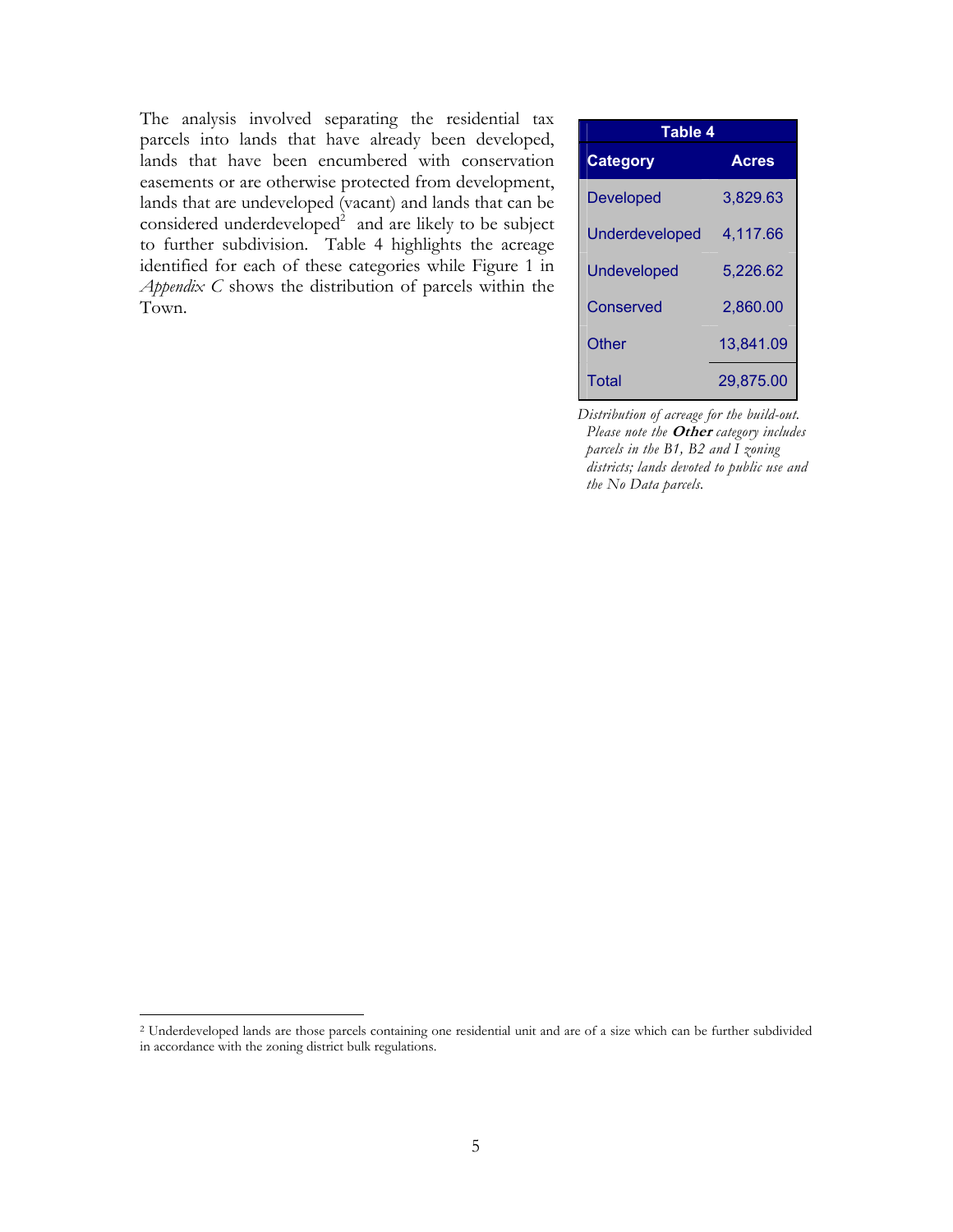#### **BUILD-OUT FINDINGS**

The build-out analysis has found that a total of 1,780 additional single family dwelling units could be constructed under current Zoning regulations and based upon the assumptions identified herein. According to the 2000 US Census, the population in Philipstown at that time was 9,422 persons and there were 3,983 existing housing units. The results of the build-out indicate the Town's population could increase by 4,557, raising the existing population 48% to a total of 13,979 persons and increasing the number of housing units by 45%. This is likely to cause an additional 3,560 vehicles on the roadways making 16,999 trips per day. There would be an additional 743 acres of impervious surface along with 676,400 gallons of water needed per day and an equal amount of sewage generated and disposed of in the same place where water is derived (assuming all wells and septic systems). Finally, the Town would need to add five (5) new police officers and five (5) new firefighters. Table 5 below summarizes these findings and Figures 6 and 7 provide the conceptual spatial distribution of the existing and potential units.

| Table 5<br><b>Summary of Build-Out Impacts</b>    |                          |                          |  |  |  |
|---------------------------------------------------|--------------------------|--------------------------|--|--|--|
|                                                   | <b>Potential Impacts</b> | <b>Impact Factor</b>     |  |  |  |
| # of Developable Acres (DA)                       | 7,426                    |                          |  |  |  |
| # of Existing Units                               | 3,983                    |                          |  |  |  |
| # of New Units                                    | 1,780                    |                          |  |  |  |
| <b>Additional Residents</b>                       | 4,557                    | 2.56/unit                |  |  |  |
| <b>Additional School Age Children<sup>3</sup></b> | 1,507                    | $.845/$ unit             |  |  |  |
| <b>Acres of Impervious Surface</b>                | 743                      | $10\% * DA$              |  |  |  |
| <b>Miles of New Private Roads</b>                 | 34                       | 100 feet/unit            |  |  |  |
| <b>Additional Vehicles on Roads</b>               | 3,560                    | $2$ /unit                |  |  |  |
| <b>Additional Vehicle Trips/Day</b>               | 16,999                   | $9.55/$ unit             |  |  |  |
| <b>Additional Police Officers</b>                 | 5                        | 1/1000 new<br>population |  |  |  |
| <b>Additional Fire Fighters</b>                   | 5                        | 1/1000 new<br>population |  |  |  |
| <b>Additional Water Consumed</b><br>(gpd)         | 676,400                  | 380 gpd/unit             |  |  |  |
| <b>Additional Sewage Generated</b><br>(gpd)       | 676,400                  | 380 gpd/unit             |  |  |  |

*Please see Appendix A for sources of impact factors.*

<sup>&</sup>lt;sup>3</sup> This figure was calculated based upon the number of units within each school district and due to rounding of the numbers is slightly higher than it would be it you calculated the figure based simply upon the total potential additional units noted in Table 5.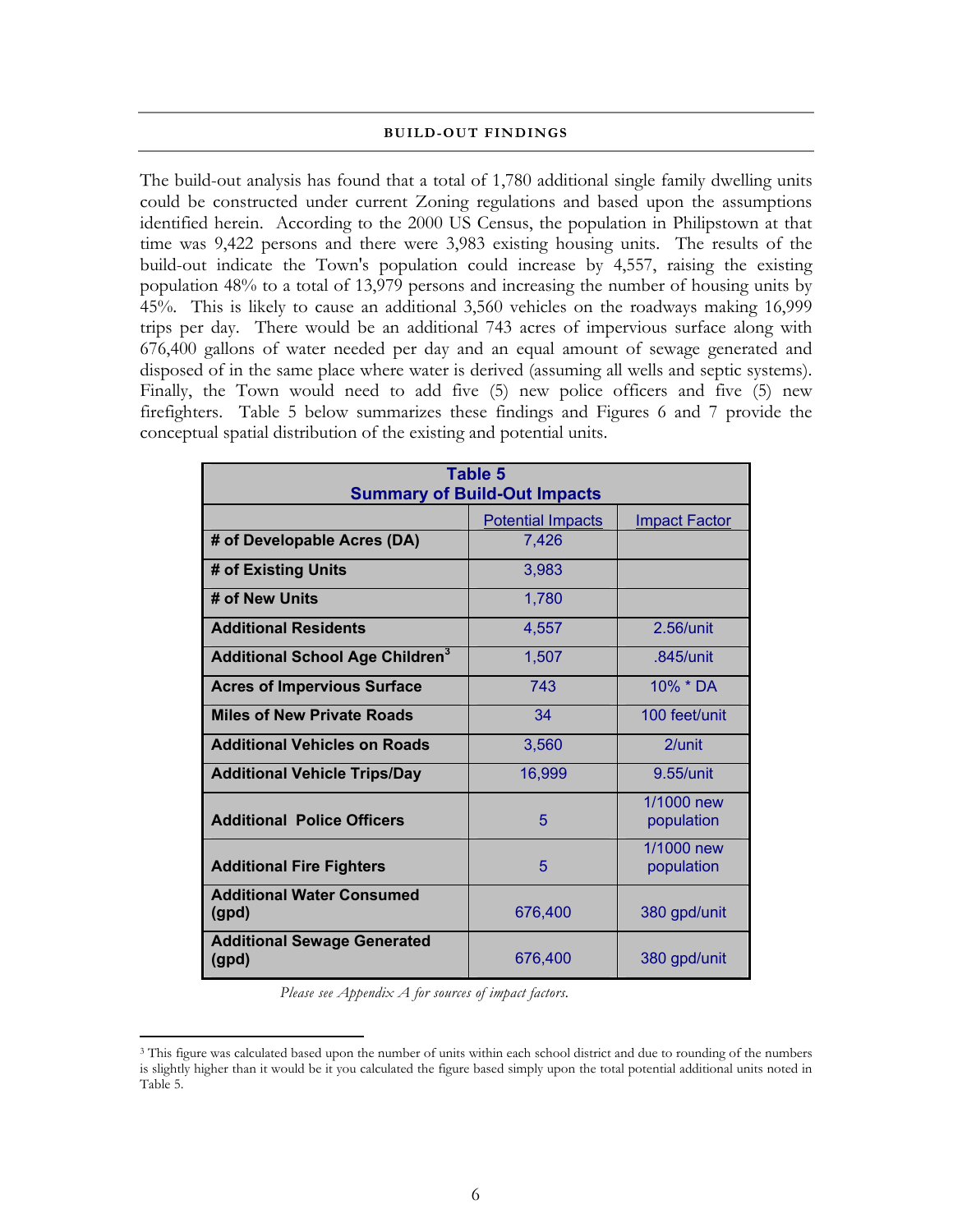To measure the potential fiscal impacts of the build-out analysis, an examination of the impact on school districts was undertaken since the effects of school-age children generation are likely to be the greatest burden on taxpayers in the community. There are four districts serving residents of the Town of Philipstown: Haldane Central, Garrison Union Free, Lakeland Central and Wappingers Central. Please see Figure 5 in *Appendix A* for a map of the school district boundaries. The fiscal analysis assumes the school per-pupil operating costs and tax rate remains the same throughout the build-out. The analysis is based on the 2004-05 School Year budget.

For the four school districts, fiscal and enrollment data was obtained from state and local sources. Geographically, Philipstown is primarily served by the Haldane Central and Garrison Union Free School districts as shown in Figure 5. While there a small percentage of students from the Garrison District who attend a school in Haldane, this analysis assumes all children in those two districts are located within the respective district boundaries. Table 6 below describes the budget and enrollment information for the four districts.

| Table 6<br>For the 2004-2005 School Year |                                  |                              |                     |                     |  |  |  |
|------------------------------------------|----------------------------------|------------------------------|---------------------|---------------------|--|--|--|
| <b>District</b>                          | Total #<br>οf<br><b>Students</b> | # from<br><b>Philipstown</b> | <b>Total Budget</b> | <b>Cost/Student</b> |  |  |  |
| <b>Haldane Central</b>                   | 853                              | 853                          | \$14,566,935        | \$17,077            |  |  |  |
| <b>Garrison Union Free</b>               | 382                              | 382                          | 7.505.970           | 19,649              |  |  |  |
| <b>Lakeland Central</b>                  | 6,867                            | 387                          | 106,928,849         | 15,571              |  |  |  |
| <b>Wappingers Central</b>                | 12.312                           | Unknown                      | 140.252.663         | 11.392              |  |  |  |

*Source: Data was obtained from the NY State Department of Education and from the respective school districts. The Wappingers Central School District does not track students by locality.* 

To account for the "real" cost to the taxpayers, data regarding State Aid to the school districts were obtained as well. State Aid varies from district to district and effectively lowers the cost of educating students for the taxpayers. Table 7 shows State Aid amounts for the districts and recalculates the cost/student figure.

| Table 7<br>For the 2004-2005 School Year |                  |                     |  |  |  |  |
|------------------------------------------|------------------|---------------------|--|--|--|--|
|                                          |                  |                     |  |  |  |  |
| <b>District</b>                          | <b>State Aid</b> | <b>Cost/Student</b> |  |  |  |  |
| <b>Haldane Central</b>                   | \$1,948,164      | \$14,793            |  |  |  |  |
| <b>Garrison Union Free</b>               | 688,948          | 17,846              |  |  |  |  |
| <b>Lakeland Central</b>                  | 28,965,269       | 11,353              |  |  |  |  |
| <b>Wappingers Central</b>                | 38,994,904       | 8.224               |  |  |  |  |

*Source: Data was obtained from the NY State Department of Education*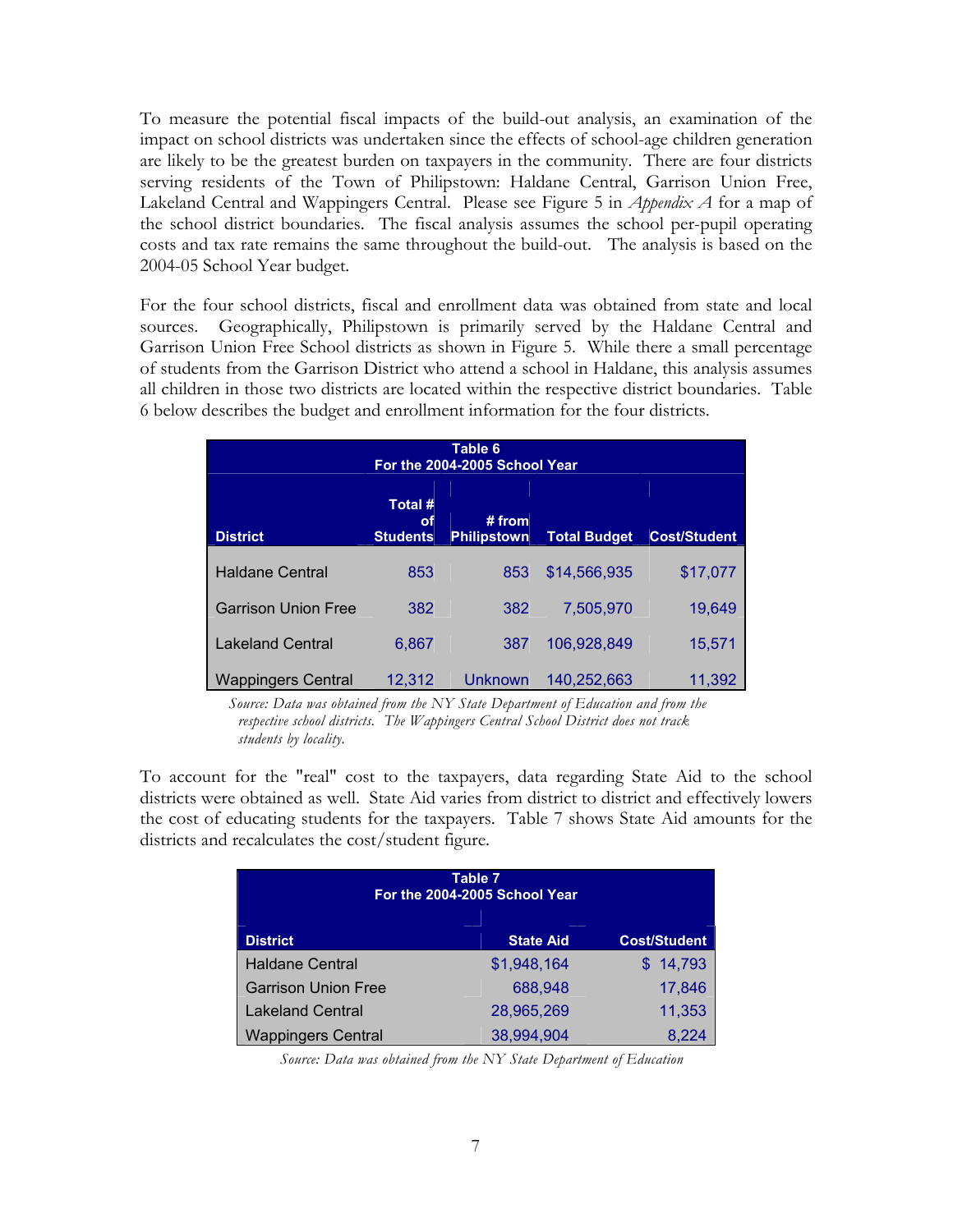As can be seen from Table 7, the Garrison Union Free District is the most costly in terms of the cost to serve a student and this District receives the least State Aid. Consequently, residential growth<sup>4</sup> in this district carries a heavier tax burden than the other districts. The results of the build-out estimate 609 new school children in the Garrison District - **more than a doubling of the existing district population** – which translates into more than a **\$7 million deficit**.

Haldane Central, the other principal district serving a large area in the Town, will also nearly double its existing population under build-out as shown in Table 8. Although the deficit in Haldane is not as dramatic as Garrison's, build-out within this District will ultimately cost the tax payers several million dollars more to accommodate future growth. Of the four school districts, only Lakeland Central shows a relatively minor positive fiscal impact from future residential growth. Overall, the net fiscal impact for the Town's four school districts is a **deficit of more than \$11 million**, primarily focused on the two largest districts geographically, as shown in Table 8.

| Table 8<br><b>Summary of Fiscal Impact on School Districts</b> |                                    |                                       |                                                   |                   |                                 |                   |  |  |  |
|----------------------------------------------------------------|------------------------------------|---------------------------------------|---------------------------------------------------|-------------------|---------------------------------|-------------------|--|--|--|
| <b>District</b>                                                | <b>Existing</b><br><b>Children</b> | <b>Total 2004-05</b><br><b>Budget</b> | <b>Estimated</b><br><b>New</b><br><b>Children</b> | <b>Total Cost</b> | <b>Total</b><br><b>Revenues</b> | <b>Net Impact</b> |  |  |  |
| <b>Haldane</b>                                                 | 853                                | \$14.566.935                          | 670                                               | \$9.911.579       | \$6,089,492                     | (\$3,822,087)     |  |  |  |
| Garrison                                                       | 382                                | 7.505.970                             | 609                                               | 10.867.975        | 3.421.838                       | (7, 446, 137)     |  |  |  |
| Lakeland                                                       | 6.867                              | 106.928.849                           | 212                                               | 2.406.914         | 2.435.533                       | 28,619            |  |  |  |
| <b>Wappingers</b>                                              | 12.312                             | 140.252.663                           | 16                                                | 131.589           | 109.450                         | (22, 139)         |  |  |  |
| <b>Total</b>                                                   | 20.326                             | N/A                                   | 1,507                                             | \$23,318,057      | \$12,056,313                    | (\$11,261,744)    |  |  |  |

*Summary of fiscal impacts of new residential growth on school districts serving the Town of Philipstown. For full details of this analysis, please see Appendix B.* 

In general terms, the fiscal analysis can tell us how projected growth is likely to affect the local school district's ability to sustain current levels of revenues (taxes) and spending. It is important to note that it cannot tell us precisely what future taxes and spending will occur. Furthermore, capacity levels in the districts have not been evaluated. Therefore, if a district is on the borderline of needing a new school, the fiscal impacts of additional capital expenditures have been greatly underestimated in this analysis.

<sup>4</sup> This analysis does not factor in the revenues from "non children producing" land uses including the Town's existing and future commercial and industrial tax base. The build-out simply analyzes the ability for new residential growth to support itself in terms of anticipated costs incurred and revenues generated.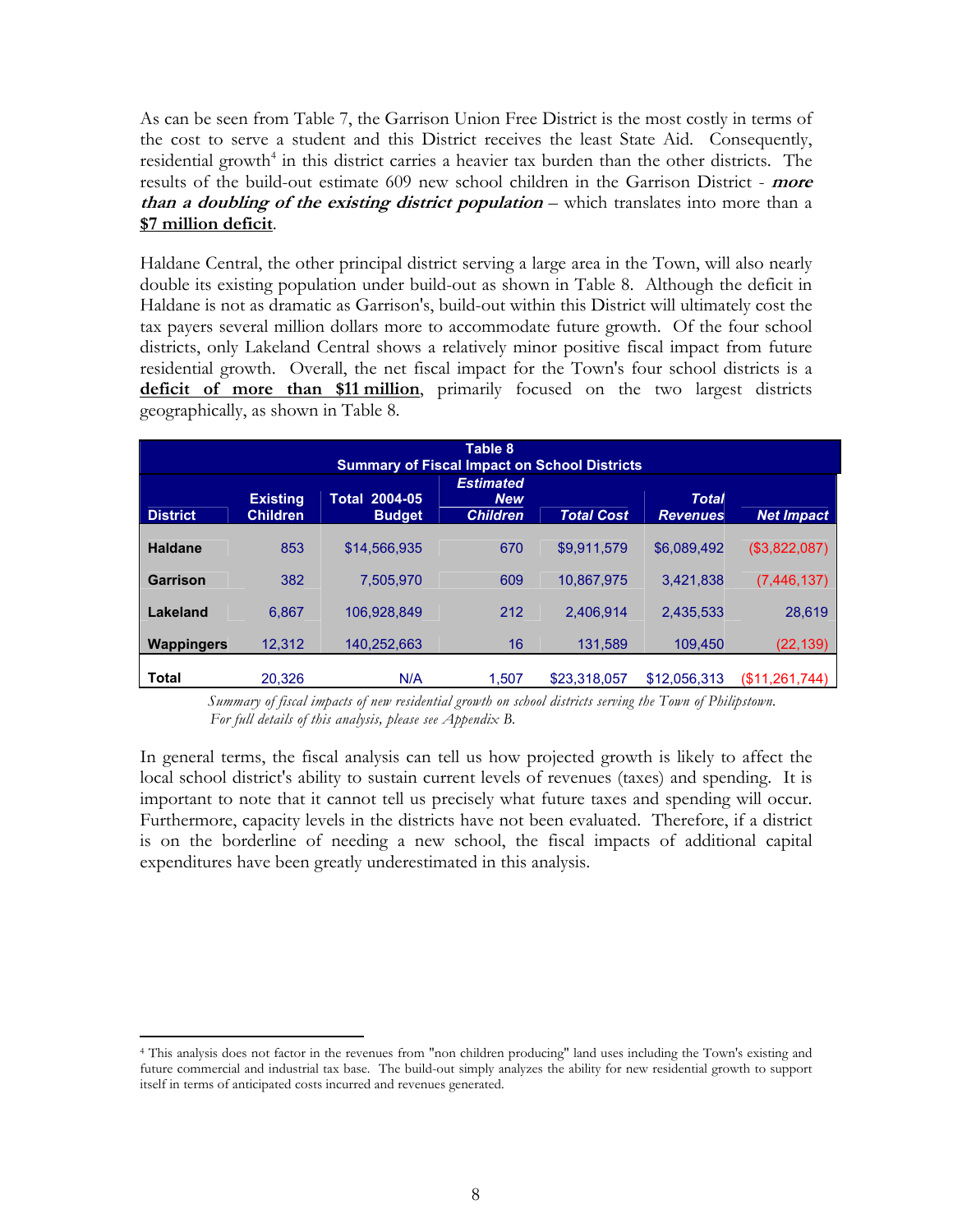#### **CONCLUSIONS**

It is important to remind the reader that a build-out analysis is a policy-making tool, not a crystal ball into the future. It has been undertaken to further the community's awareness of existing growth patterns and the potential for future growth that will affect the everyday life of a Philipstown resident. People choose to make an investment in the community with the purchase of their home and often cite reasons such as the quality of life, scenic views, recreational opportunities, quality of the schools, open spaces and proximity to employment. Outdated zoning regulations can work against those factors that "pull" new residents into a community by promoting wasteful or poorly planned development.

This build-out analysis has shown that current zoning practices will potentially require greater expenditures from Philipstown taxpayers to support the additional services and school costs of probable growth. It also shows that traffic will increase on the roadways in the Town, and there will be an increase in impervious surfaces, which is a major cause of pollution of New York's waterways. What the build-out cannot quantify are the often intangible assets that make a community attractive and contribute to its quality of life. These assets include the predominance of a rural landscape, scenic views, forested areas, wetlands and other water features, and a walkable traditional neighborhood area. Attractive and desirable communities in the  $21<sup>st</sup>$  century will adopt a smart growth approach to planning and will take appropriate measures to preserve residents' quality of life, thereby fostering long-term prosperity.

A divergent coalition of 32 organizations called the Smart Growth Network has come together to support smart growth by adopting a set of ten principles. The coalition represents the interests of organizations as diverse as the National Association of Home Builders, American Planning Association, Institute of Transportation Engineers, National Association of Realtors, National Wildlife Federation, National Trust for Historic Preservation and the Natural Resources Defense Council. Even government and government organizations like the US Environmental Protection Agency, National Oceanic and Atmospheric Administration, the State of Maryland, the National Association of Counties, United States Conference of Mayors and Local Government Commission have agreed upon and adopted the smart growth principles.

The Smart Growth Network has devised ten principles that articulate the goals of smart growth. The principles help communities recognize and value smart growth and seek ways to implement it.

#### **Smart Growth Principles**

- 1) Mix land uses
- 2) Take advantage of compact building design
- 3) Create a range of housing opportunities and choices
- 4) Create walkable neighborhoods
- 5) Foster distinctive, attractive communities with a strong sense of place
- 6) Preserve open space, farmland, natural beauty and critical environmental areas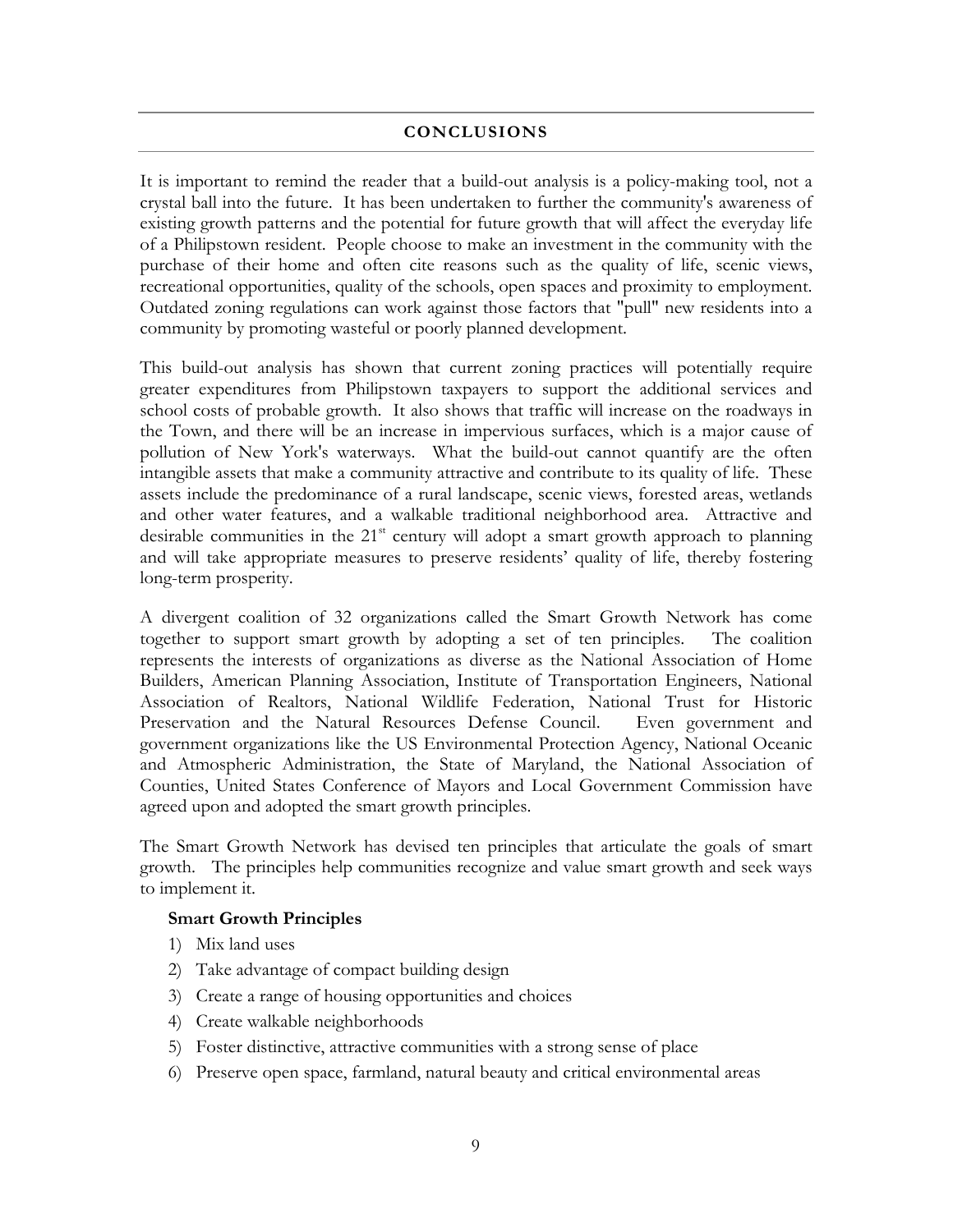- 7) Strengthen and direct development towards existing communities
- 8) Provide a variety of transportation choices
- 9) Make development decisions predictable, fair and cost effective
- 10) Encourage community and stakeholder collaboration in development decisions

The good news is that Philipstown is in control of its future destiny and smart growth planning techniques are available for the community to consider. Additionally, "home rule" authority provided by New York State law enables the Town a great deal of latitude in considering options for future growth and development. The planning process the community is currently engaged in can have lasting beneficial impacts for generations to come by embracing smart growth techniques designed to offer residents choices. The outcomes of smart growth include protecting the unique character and natural features in the landscape while providing for a wider range of living options with improved housing, schools, parks and services. It is up to the Town decision makers, in collaboration with Town residents in an open planning process, to make the best choices for Philipstown's future.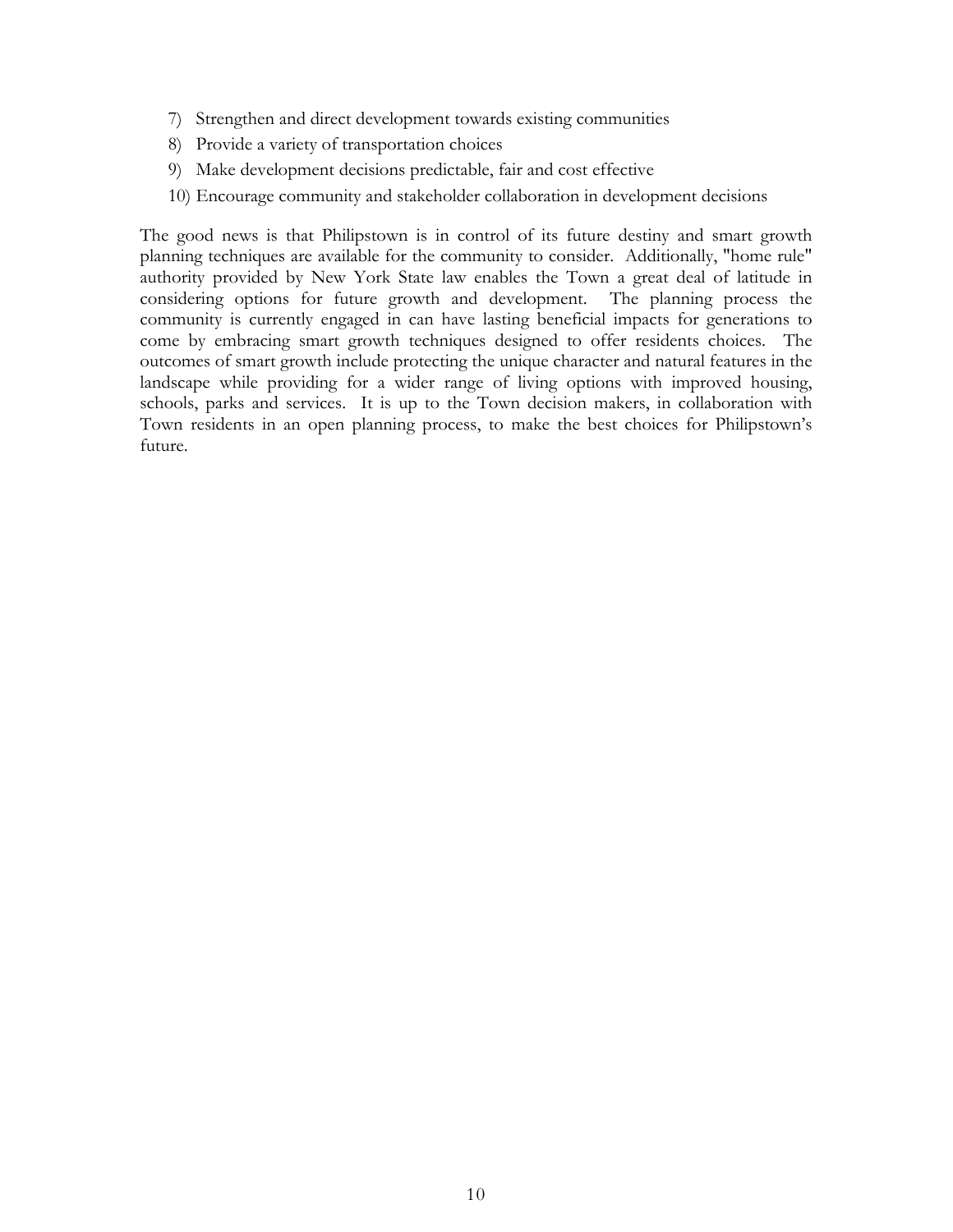#### **APPENDIX A: BUILD-OUT ASSUMPTIONS**

Philipstown consists of a varied topography which includes many slopes greater than 15%. As a result of this and the predominance of individual wells and septic systems serving residences, Philipstown faces limitations on the ability of the land to be developed in order to meet Putnam County Department of Health Standards. Additionally, recent subdivision activity shows an increased trend in ODA subdivisions as noted above. Using this information as a basis, the following assumptions were applied to the buildout analysis:

- 1. Planned Developments Districts (PDD), which is currently allowed by Zoning, was not considered. Nor was the development of and commercially zoned parcels for the analysis. It should be noted the exclusion of PDDs may greatly underestimate the number of future housing units. For example, recent approval of the 78 unit Quarry Pond PDD is not accounted for in this study.
- 2. All new development will be single-family homes on lots subdivided in accordance with the Philipstown Zoning Law.
- 3. Parcels which have a conservation easement and permit building envelope(s) have been identified including the number of additional building lots. It was assumed these lots will eventually be developed so the numbers were represented in the calculations of total potential units.
- 4. All of the remaining vacant and underdeveloped land, with the exception of those parcels less than two acres in size, were evaluated as an ODA subdivision based upon the standards in the Town's Subdivision Regulations which stipulate:
	- a. Not more than 4 building lots, including the lot for which the permit is sought as well as any other lot which has legal access to the right-of-way or easement or in fact uses the right-of-way or easement for access referenced in § 112 56A.(5). It was assumed that the additional two lots, for a total of six, would have access directly from an existing public highway.
	- b. Lots must be a minimum of 120,000 square feet (approximately 3 acres).
- 5. Based on the ODA assumption in item 4, a portion of the remaining vacant land, regardless of the zoning district in which it lies (with the exception noted above), has been evaluated to determine the maximum number of potential new lots based upon parent parcel size. The following table describes this assumption:

| Size of Parcel       | Maximum $\#$ of New Lots |
|----------------------|--------------------------|
| 2 acres to 14 acres  |                          |
| 15 acres to 42 acres |                          |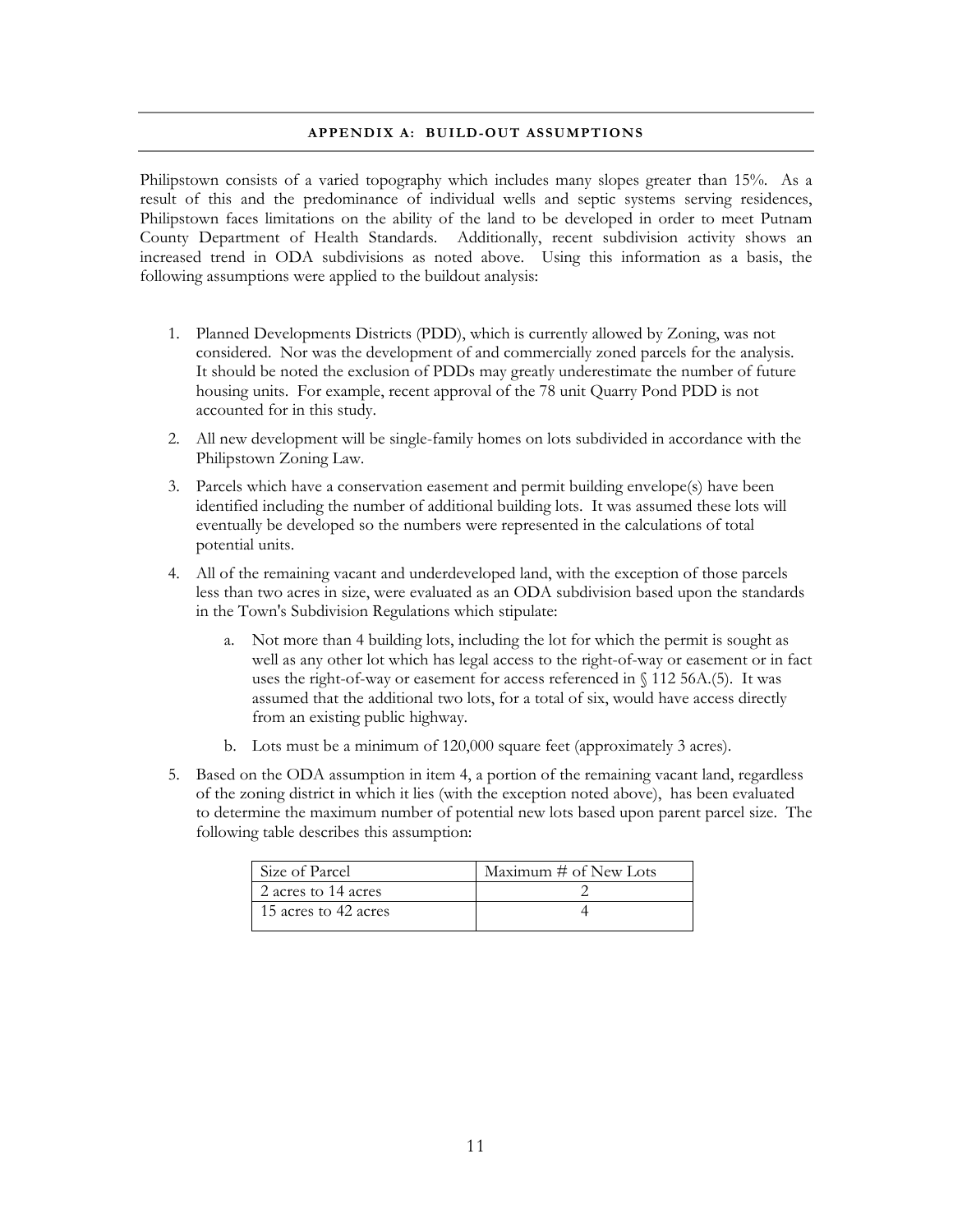6. Based on the ODA assumption in item 4, a portion of the remaining underdeveloped land, regardless of the zoning district in which it lies (with the exception noted above), has been evaluated to determine the maximum number of potential new lots based upon parent parcel size. The following table describes this assumption:

| Size of Parcel       | Maximum $\#$ of New Lots |
|----------------------|--------------------------|
| 2 acres to 14 acres  |                          |
| 15 acres to 42 acres |                          |

- 7. For vacant parcels in the R-40 zoning district and those less than 2 acres in size, DEC wetlands along with their regulated buffers and wetlands which fall under the jurisdiction of the Army Corps of Engineers (ACOE) have been deducted from the total amount of acres in this category. No other environmental constraints will be deducted to ensure the maximum number of lots is considered. It will be assumed there will be one lot per 1  $\frac{1}{2}$  acre for the remaining land.
- 8. For underdeveloped parcels ranging from 1.5 to 2 acres in size, DEC wetlands along with their regulated buffers and wetlands which fall under the jurisdiction of the Army Corps of Engineers (ACOE) has been deducted from the total amount of acres in this category. No other environmental constraints were deducted to ensure the maximum number of lots is considered. It was assumed there will be one lot per 1 ½ acres for the remaining land.
- 9. For parcels greater than 42 acres, the following assumptions will be applied:
	- a. Environmental constraints<sup>5</sup>, as noted below have been deducted from the total amount of vacant land to determine a subtotal of net developable area:
		- i. DEC Regulated Wetlands and their associated buffers *See Figure 2 in* **Appendix C - Maps**
		- ii. Streams and rivers *See Figure 2 in* **Appendix C Maps**
		- iii. ACOE Wetlands *See Figure 2 in* **Appendix C Maps**
		- iv. All hydric soils *See Figure 3 in* **Appendix C Maps**
		- v. All slopes greater than 35% *See Figure 4 in* **Appendix C Maps**
		- vi. 50% of the slopes between 25% and 34% *See Figure 4 in* **Appendix C Maps**
	- b. The subtotal of net developable area will be further reduced by 20% to account for necessary infrastructure (private roads and drainage) and for inefficiencies in lot layout (irregular lot configurations). Generally inefficiencies in site design allow for 70% to 80% of the total site to be developed.
	- c. The number of lots has been determined by dividing the net developable area (acres) by an average lot size of 5 acres. An average lot of 7 acres was determined by a review of past subdivisions in the Town as illustrated in Table 1 of the Report above; however, those numbers reflect a full Planning Board review where environmental constraints would be taken into consideration. Therefore it is appropriate to use a smaller average lot size in this study to maintain a consistent approach to potential future development.

<u>.</u>

<sup>5</sup> Environmental constraints will be determined on a net basis whereby overlapping constraints will only not be accounted twice in the calculation.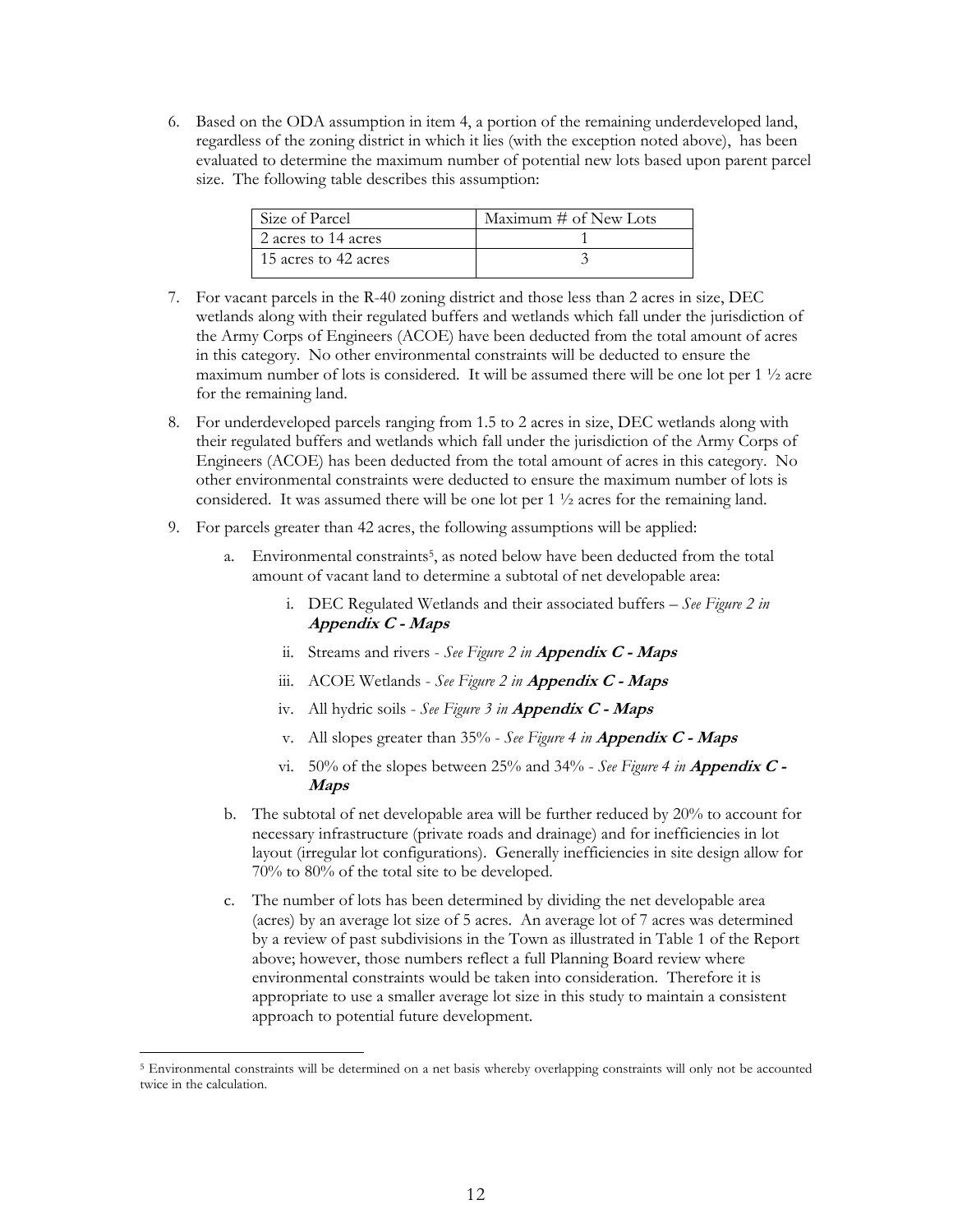d. For the underdeveloped parcels in this category, the minimum lot size for the parcel's respective zoning district has been deducted in addition to environmental constraints. The number of lots has been determined by dividing the net developable area (acres) by an average lot size of 5 acres.

#### **BUILD-OUT METHODOLOGY**

The build-out analysis was aided by a Geographic Information System (GIS) consisting of relevant geospatial data including tax parcels, DEC wetlands, ACOE wetlands, waterbodies, slopes, soils and FEMA floodplains. The analysis involved the following process:

- 1. Tax parcel data was categorized to show vacant lots less than 2 acres, lots 2 acres to 14 acres in size, lots 15 acres to 42 acres and those greater than 42 acres. Underdeveloped lots were categorized as follows: lots ranging from 1.5 to 1.99 acres, lots 2 acres to 14 acres in size, lots 15 acres to 42 acres and those greater than 42 acres.
- 2. For vacant and underdeveloped lots less than 2 acres, the total area of DEC wetlands and their regulated 100 foot buffer and ACOE wetlands were calculated.
- 3. For vacant and underdeveloped lots greater than 42 acres, the total area of the following environmental constraints was calculated:
	- a. DEC Regulated Wetlands and their associated 100 foot buffers
	- b. Streams, rivers and their associated 100 foot buffers
	- c. ACOE Wetlands
	- d. All hydric soils
	- e. All slopes greater than 35%
	- f. 50% of the slopes between 25% and 34%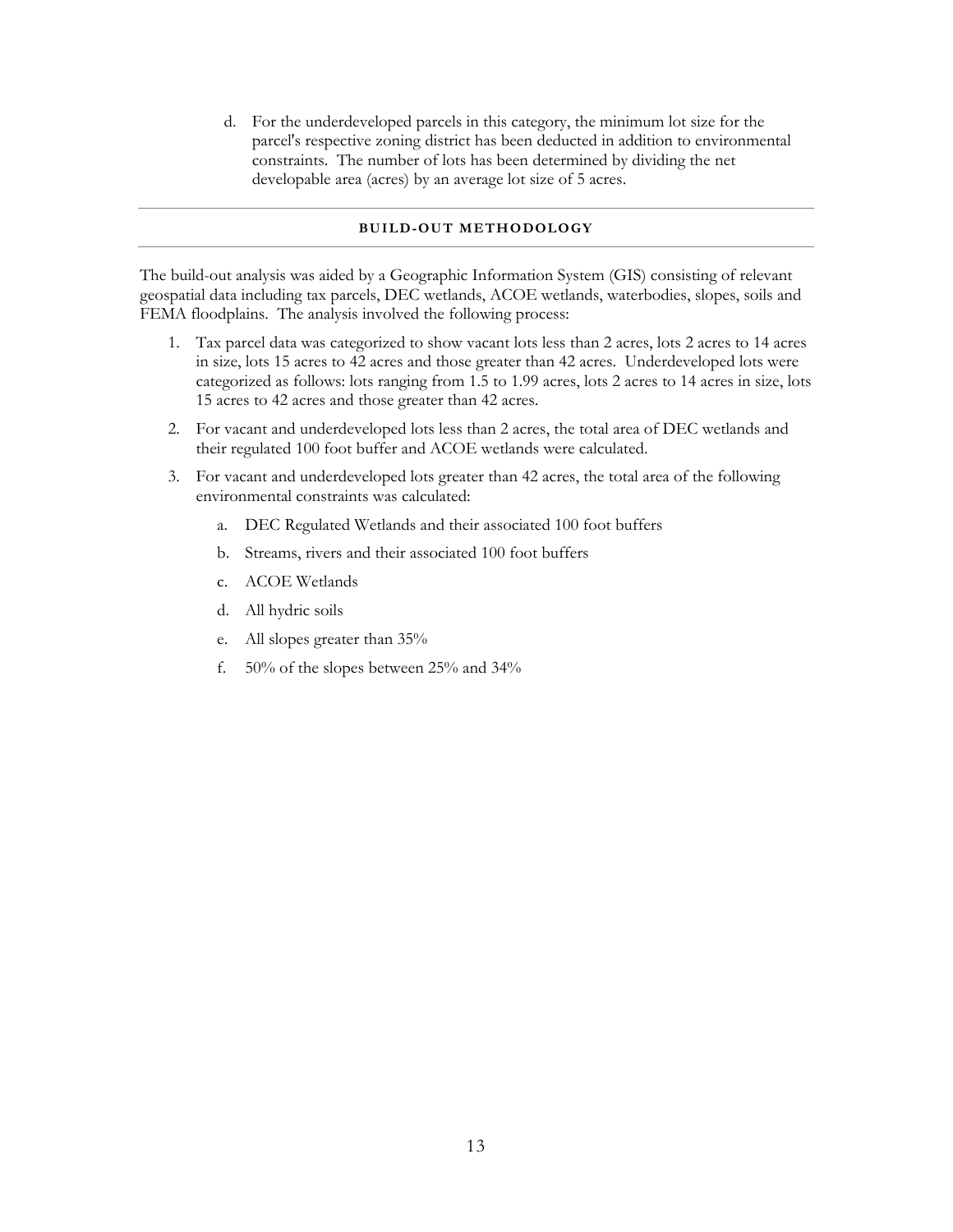|                                |                |         | New Lots/            | <b>Potential New</b> |
|--------------------------------|----------------|---------|----------------------|----------------------|
| <b>Vacant Parcels:</b>         | # of Parcels   | Acres   | <b>Parent Parcel</b> | Lots                 |
| 2 to 14 acres:                 |                |         |                      |                      |
| Haldane SD                     | 129            | 728.08  | $\overline{2}$       | 258                  |
| Garrison SD                    | 114            | 566.26  | $\overline{c}$       | 228                  |
| Lakeland SD                    | 12             | 53.59   | $\overline{2}$       | 24                   |
| Wappingers SD                  | 3              | 23.96   | $\overline{2}$       | 6                    |
| Subtotal                       | 258            | 1371.89 |                      | 516                  |
| 15 to 42 acres:                |                |         |                      |                      |
| Haldane SD                     | 19             | 412.16  | $\overline{4}$       | 76                   |
| Garrison SD                    | 13             | 293.11  | $\overline{4}$       | 52                   |
| Lakeland SD                    | 9              | 192.73  | $\overline{4}$       | 36                   |
| Wappingers SD                  | $\overline{c}$ | 56.84   | $\overline{4}$       | 8                    |
| Subtotal                       | 43             | 954.84  |                      | 172                  |
| <b>Underdeveloped Parcels:</b> |                |         |                      |                      |
| 2 to 14 acres:                 |                |         |                      |                      |
| Haldane SD                     | 181            | 999.88  | $\mathbf{1}$         | 181                  |
| Garrison SD                    | 202            | 1225.51 | $\mathbf{1}$         | 202                  |
| Lakeland SD                    | 24             | 161.79  | $\mathbf{1}$         | 24                   |
| Wappingers SD                  | 1              | 5.10    | $\mathbf{1}$         | $\mathbf{1}$         |
| Subtotal                       | 408            | 2392.28 |                      | 408                  |
| 15 to 42 acres:                |                |         |                      |                      |
| Haldane SD                     | 22             | 502.71  | 3                    | 66                   |
| Garrison SD                    | 23             | 531.94  | $\overline{3}$       | 69                   |
| Lakeland SD                    | $\overline{2}$ | 47.30   | $\mathfrak{Z}$       | 6                    |
| Wappingers SD                  | $\mathbf{1}$   | 19.18   | 3                    | $\overline{3}$       |
| Subtotal                       | 48             | 1101.13 |                      | 144                  |
| Total                          | 757            | 5820.14 |                      | 1240                 |

4. Using the following tables as a guide, the total number of potential new lots was determined: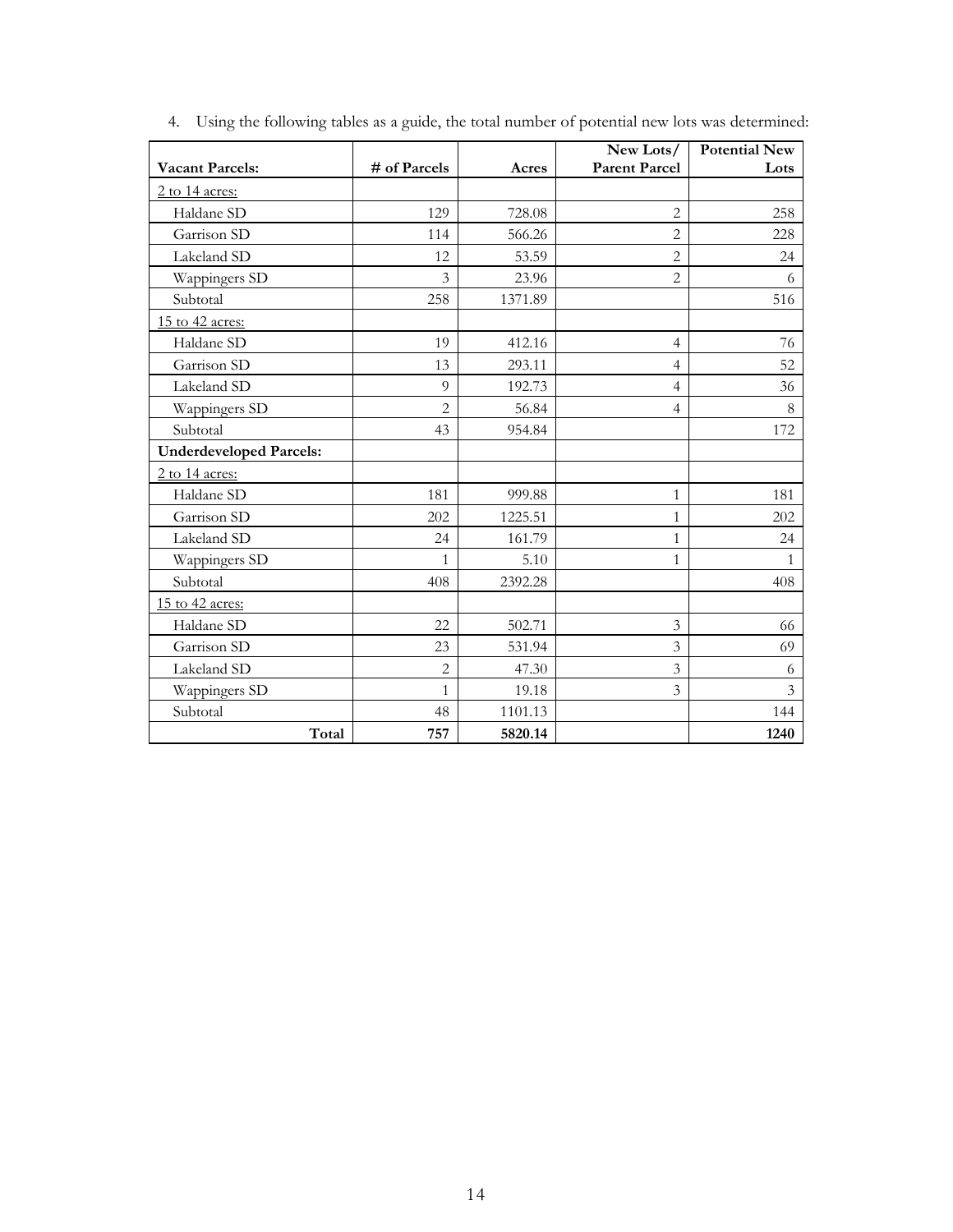|                             | Total   | Environmental | <b>Subtotal Net</b><br><b>Buildable</b> | Lot $&$<br>Infrastructure<br>Inefficiency | Net Buildable     | New lot                       | Potential       |
|-----------------------------|---------|---------------|-----------------------------------------|-------------------------------------------|-------------------|-------------------------------|-----------------|
| Vacant                      | Acreage | Constraints   | Land                                    | (20%)                                     | Land              | Assumptions                   | New Lots        |
| Parcels                     | (a)     | (b)           | $(c) = a-b$                             | $(d) = (c)x.2$                            | $(e) = (c) - (d)$ | (f)                           | $(g) = (d)/(f)$ |
| $\leq$ 2 acres <sup>6</sup> |         |               |                                         |                                           |                   |                               |                 |
| Haldane<br><b>SD</b>        | 111.14  | 3.94          | 107.20                                  | N/A                                       | 107.20            | $1 \cdot \text{lot}/1.5$ acre | 72              |
| Garrison<br><b>SD</b>       | 91.95   | 4.01          | 87.94                                   | N/A                                       | 87.94             | $1 \cdot \text{lot}/1.5$ acre | 59              |
| Lakeland<br><b>SD</b>       | 215.04  | 4.53          | 210.51                                  | N/A                                       | 210.51            | $1 \cdot \text{lot}/1.5$ acre | 140             |
| Wappingers<br><b>SD</b>     |         |               |                                         | N/A                                       |                   | $1 \cdot \text{lot}/1.5$ acre | $\theta$        |
| Subtotal                    | 418.13  | 12.48         | 405.65                                  |                                           | 405.65            |                               | 271             |
| $>$ 42 acres                |         |               |                                         |                                           |                   |                               |                 |
| Haldane<br><b>SD</b>        | 1528.49 | 800.96        | 727.54                                  | 145.51                                    | 582.03            | 5 acres/lot                   | 116             |
| Garrison<br><b>SD</b>       | 787.84  | 396.98        | 390.86                                  | 78.17                                     | 312.69            | 5 acres/lot                   | 63              |
| Lakeland<br><b>SD</b>       | 165.43  | 86.59         | 78.84                                   | 15.77                                     | 63.07             | 5 acres/lot                   | 13              |
| Wappingers<br><b>SD</b>     | 0.00    | 0.00          | 0.00                                    | 0.00                                      | 0.00              | 5 acres/lot                   | 0.00            |
| Subtotal                    | 2481.76 | 1248.53       | 1197.24                                 | 239.45                                    | 957.79            |                               | 192             |
| Total                       | 2899.89 | 1261.01       | 1602.89                                 | 239.45                                    | 1363.24           |                               | 463             |

<sup>6</sup> Lot inefficiencies have not been deducted from this category of parcels because the assumption of 1.5 acres per new lot is believed to encompass these inefficiencies on the smaller lots.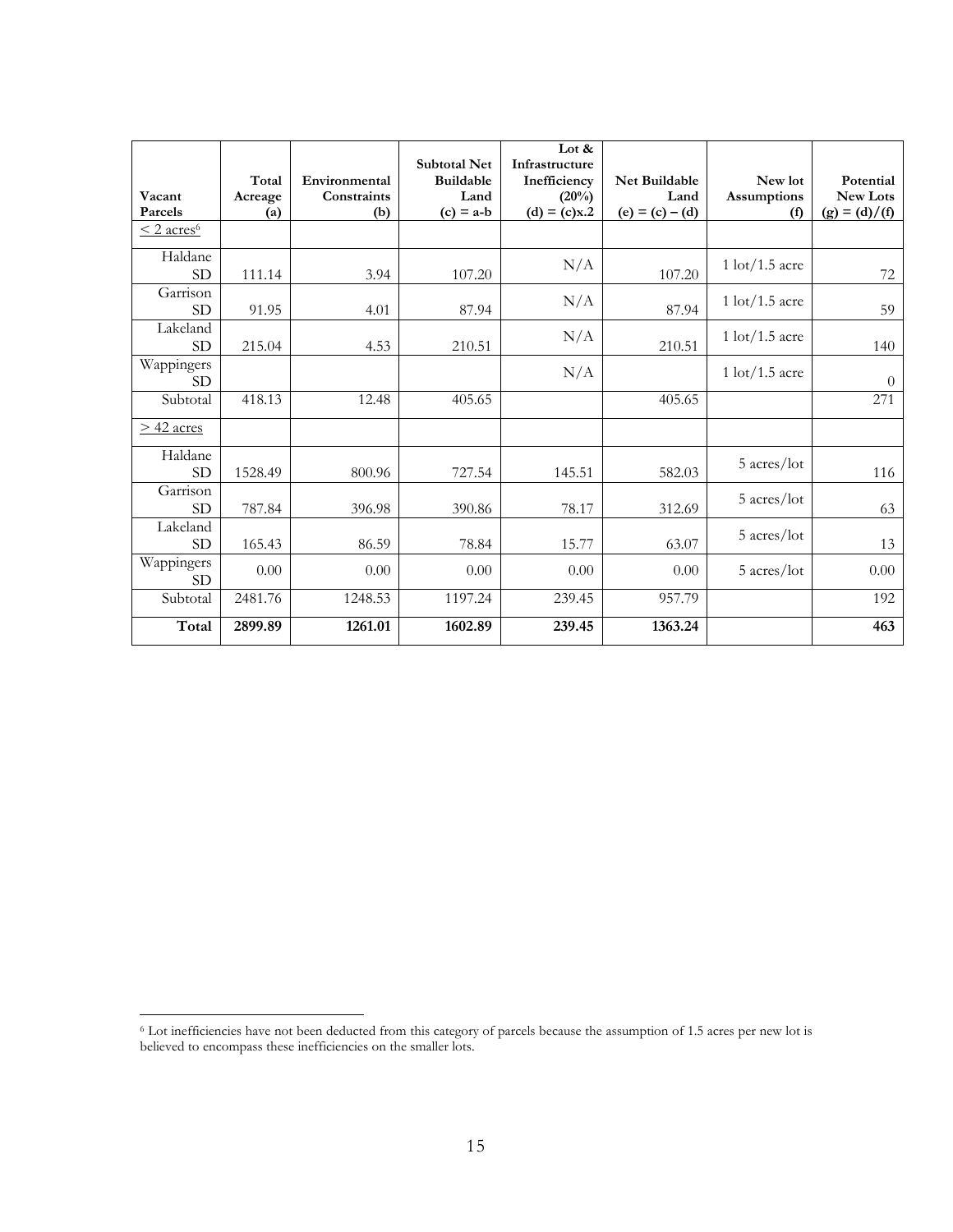| Under-<br>Developed<br>Parcels | Total<br>Acreage<br>$\left( a\right)$ | Environmental<br>Constraints<br>(b) | Subtotal<br><b>Net</b><br><b>Buildable</b><br>Land<br>$(c) = a-b$ | Lot $\&$<br>Infrastructure<br>Inefficiency<br>(20%)<br>$(d) = (c)x.2$ | <b>Net</b><br><b>Buildable</b><br>Land<br>$(e) = (c) -$<br>(d) | New lot<br>assumptions<br>(f) | Potential<br>New Lots<br>$(g) =$<br>(d)/(f) |
|--------------------------------|---------------------------------------|-------------------------------------|-------------------------------------------------------------------|-----------------------------------------------------------------------|----------------------------------------------------------------|-------------------------------|---------------------------------------------|
| 1.5 < 2<br>acres <sup>7</sup>  |                                       |                                     |                                                                   |                                                                       |                                                                |                               |                                             |
| Haldane<br><b>SD</b>           | 0.00                                  | 0.00                                | 0.00                                                              | N/A                                                                   | 0.00                                                           | $1$ lot/1.5 acre              | $\theta$                                    |
| Garrison<br><b>SD</b>          | 0.00                                  | 0.00                                | 0.00                                                              | N/A                                                                   | 0.00                                                           | $1$ lot/1.5 acre              | $\overline{0}$                              |
| Lakeland<br><b>SD</b>          | 5.29                                  | .67                                 | 3.70                                                              | N/A                                                                   | 3.70                                                           | $1 \cdot \text{lot}/1.5$ acre | $\overline{3}$                              |
| Wappingers<br><b>SD</b>        | 0.00                                  | 0.00                                | 0.00                                                              | N/A                                                                   | 0.00                                                           | $1$ lot $/1.5$ acre           | $\overline{0}$                              |
| Subtotal                       | 5.29                                  | .67                                 | 3.70                                                              |                                                                       | 3.70                                                           |                               | $\mathfrak{Z}$                              |
| $>$ 42 acres <sup>8</sup>      |                                       |                                     |                                                                   |                                                                       |                                                                |                               |                                             |
| Haldane<br><b>SD</b>           | 234.04                                | 103.57                              | 122.48                                                            | 24.50                                                                 | 97.98                                                          | 5 acres/lot                   | 20                                          |
| Garrison<br><b>SD</b>          | 313.13                                | 153.07                              | 150.07                                                            | 30.01                                                                 | 120.05                                                         | 5 acres/lot                   | 24                                          |
| Lakeland<br><b>SD</b>          | 69.89                                 | 42.49                               | 25.40                                                             | 5.08                                                                  | 20.32                                                          | 5 acres/lot                   | $\overline{4}$                              |
| Wappingers<br><b>SD</b>        | 0.00                                  | 0.00                                | 0.00                                                              | 0.00                                                                  | 0.00                                                           | 5 acres/lot                   | $\overline{0}$                              |
| Subtotal                       | 617.06                                | 299.75                              | 297.31                                                            | 59.46                                                                 | 237.85                                                         |                               | 48                                          |
| Total                          | 622.35                                | 300.42                              | 301.01                                                            | 59.46                                                                 | 241.55                                                         |                               | 51                                          |

| <b>Reserved Home Sites on</b> |    |  |
|-------------------------------|----|--|
| Properties with               |    |  |
| <b>Conservation Easements</b> |    |  |
| Haldane SD                    |    |  |
| Garrison SD                   | 23 |  |
| Total                         |    |  |

<sup>7</sup> The minimum lot area according the parcels zoning district was also subtracted to obtain the subtotal of net developable land to account for one existing residence on each lot. A total of .92 acres has been deducted.

<sup>&</sup>lt;sup>8</sup> The minimum lot area according the parcels zoning district was also subtracted to obtain the subtotal of net developable land to account for one existing residence on each lot. A total of 20 acres has been deducted.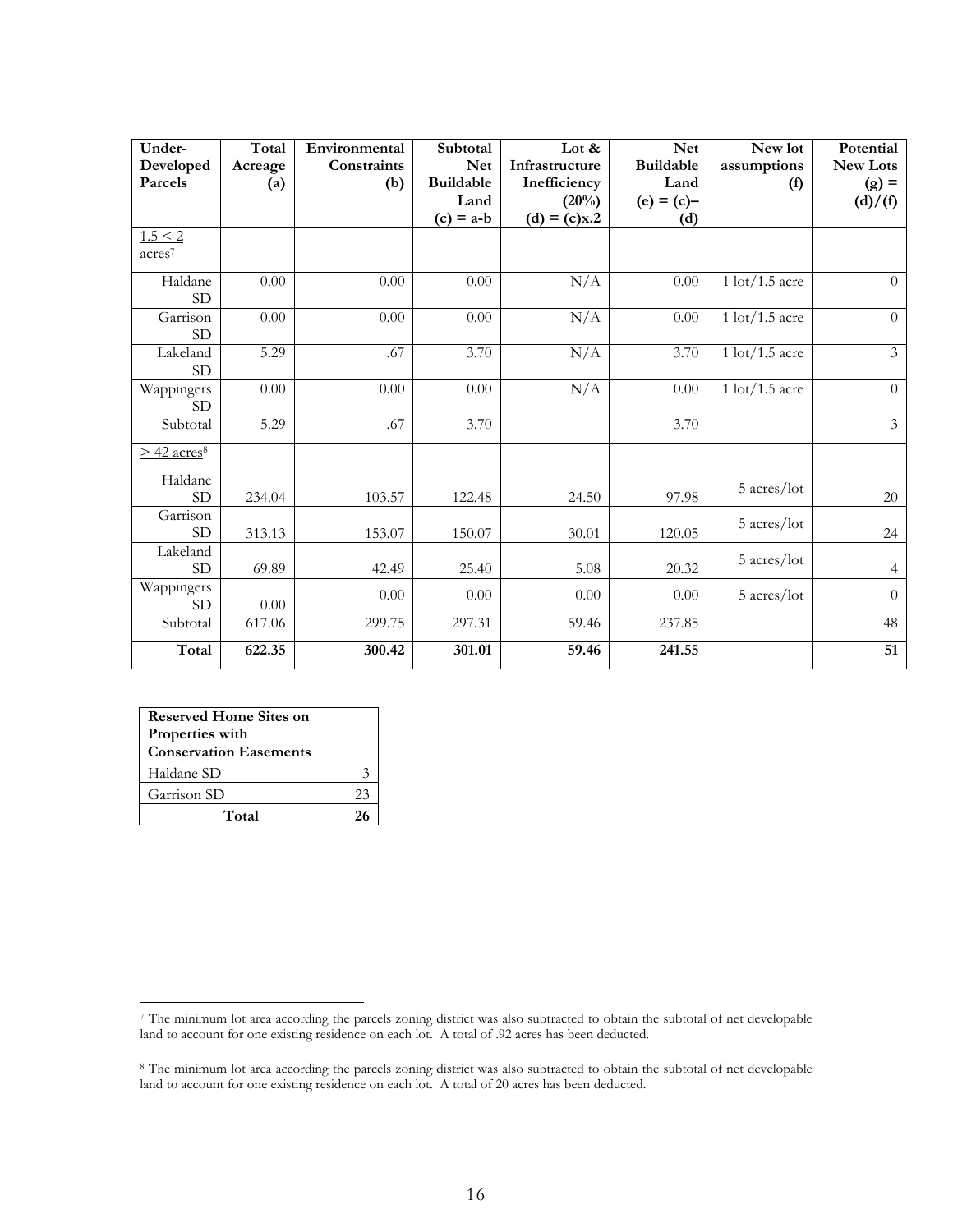- 5. Based upon the number of potential new lots, the following impact areas was analyzed:
	- a. Total new residents are based upon the 2000 US Census median number of persons per household (2.56) for Philipstown.
	- b. Total new school age children is .845/new unit according to **The Practioners Guide to Fiscal Impact** multiplier for blended bedrooms
	- c. To calculate acres of impervious surface, an estimate based upon the maximum lot coverage (10%) for the R-40, R-80 and R-120 zoning district was used. This was multiplied by the total of developable land.
	- d. Miles of new private roads was calculated based upon an average lot frontage of 100 feet due to the varying minimum lot frontages permitted in the Zoning for the residential district. These minimums range from 20 feet in the R-40, R-80 and R-120 to 100 feet in the R-20.
	- e. Additional vehicles on the roads were estimated at 2 per unit. According to the 2000 US Census, there was an average of 2 cars per household for owner occupied units.
	- f. Additional vehicle trips per day were estimated at 9.55 per unit based upon the Institute of Transportation Engineers Trip Generation Manual for single family homes.
	- g. New police officers and firefighters were conservatively estimated at 1 per 1000 new residents. The International Association of Fire Chiefs based upon a publication entitled *Impact of Growth (*1985) estimate 2 new police officers per 1,000 population and 1.65 per 1,000 population.
	- h. Additional water consumed (gallons per day or gpd) and additional sewage consumed (gpd) was based upon the NYS DEC *Design Standards for Wastewater Treatment Works* of 380 gallons for a 4 bedroom home (475-20% for water saving features).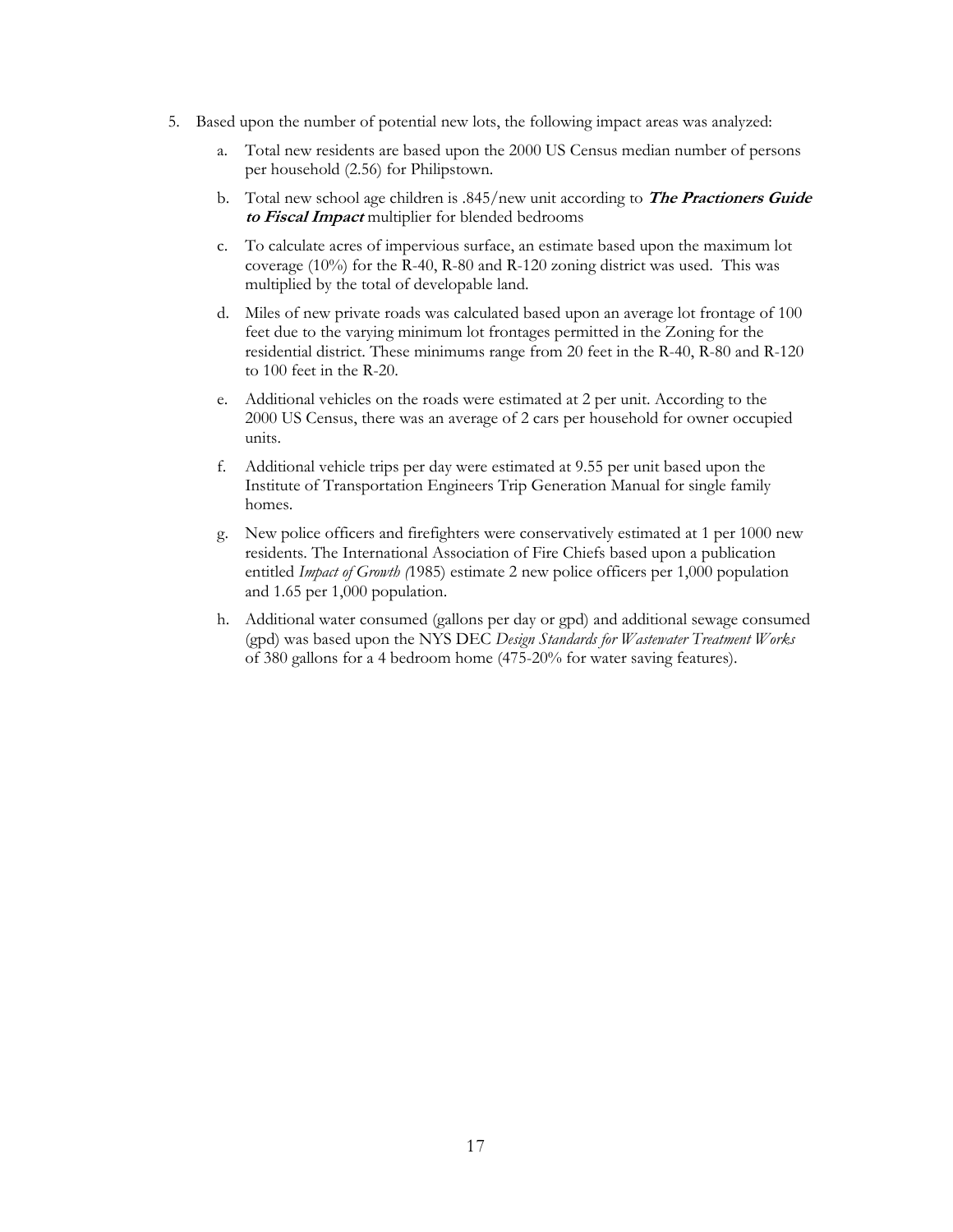#### **APPENDIX B – SCHOOL DISTRICTS FISCAL IMPACT ANALYSIS**

| For the 2004-2005 School Year                   |                                      |                              |                     |                     |  |  |
|-------------------------------------------------|--------------------------------------|------------------------------|---------------------|---------------------|--|--|
|                                                 |                                      |                              |                     |                     |  |  |
| <b>District</b>                                 | <b>Total # of</b><br><b>Students</b> | # from<br><b>Philipstown</b> | <b>Total Budget</b> | <b>Cost/Student</b> |  |  |
| <b>Haldane Central</b><br><b>Garrison Union</b> | 853                                  | 853                          | \$14,566,935        | \$17,077            |  |  |
| <b>Free</b>                                     | 382                                  | 382                          | 7,505,970           | 19,649              |  |  |
| <b>Lakeland Central</b>                         | 6,867                                | 387                          | 106,928,849         | 15,571              |  |  |
| <b>Wappingers Central</b>                       | 12,312                               | n/a                          | \$140,252,663       | \$11,392            |  |  |

Step 1 – Determine existing school population and cost/student with and without State Aid:

*Table 1: Data was obtained from the State Department of Education and from the respective districts. Please note the Wappingers School District does not track students by locality.* 

| For the 2004-2005 School Year       |            |                               |  |  |  |  |
|-------------------------------------|------------|-------------------------------|--|--|--|--|
| <b>District</b>                     |            | <b>State Aid Cost/Student</b> |  |  |  |  |
| <b>Haldane Central</b>              | 1,948,164  | \$14,793                      |  |  |  |  |
| <b>Garrison Union</b><br>Free       | 688,948    | 17,846                        |  |  |  |  |
| <b>Lakeland Central</b>             | 28,965,269 | 11,353                        |  |  |  |  |
| <b>Wappingers</b><br><b>Central</b> | 38,994,904 | 8.224                         |  |  |  |  |

*Table 2: Cost per student is calculated by deducting total State Aid from the yearly budget and dividing by the total number of students.* 

Step 2 – Estimate costs generated by the build-out figures for each district:

| <b>District</b>   | <b>New</b><br><b>Children</b> | <b>Cost/Child</b> | <b>Estimated</b><br>Cost |
|-------------------|-------------------------------|-------------------|--------------------------|
| <b>Haldane</b>    | 670                           | \$14,793          | \$9,911,579              |
| Garrison          | 609                           | 17,486            | 10,867,975               |
| <b>Lakeland</b>   | 212                           | 11,353            | 2,406,914                |
| <b>Wappingers</b> | 16                            | 8,224             | 131,589                  |
| Total             | 1.507                         |                   | \$26,571,056             |

*Table 3: Cost calculated based upon the number of new students and Cost/Child including State Aid.*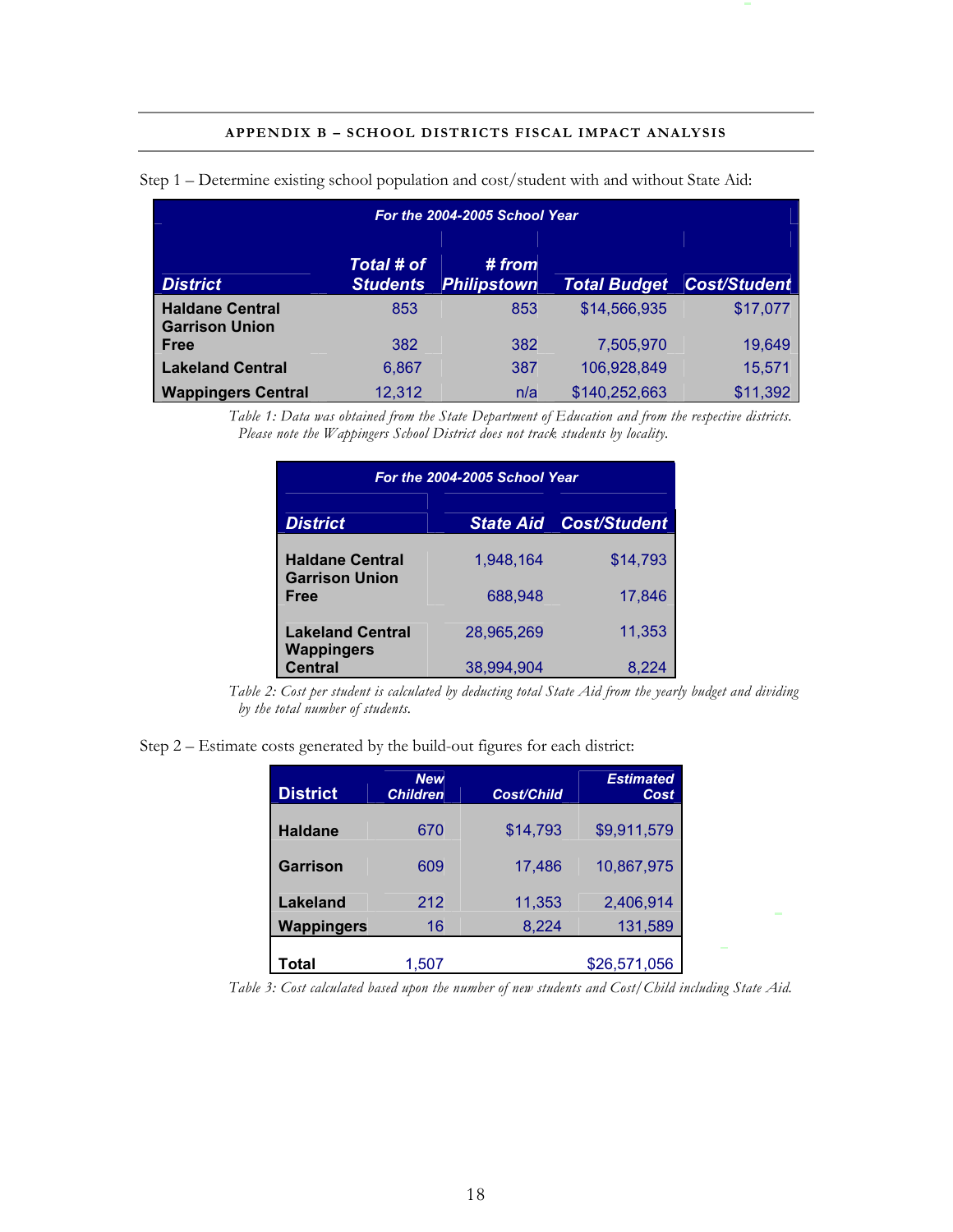Step 3 – Estimate revenues generated by the build-out:

| <b>District</b>   | # of<br><b>Units</b> | <b>Estimated Value</b> | <b>Adj for</b><br><b>Equalization Rate</b><br>(51.5%) | <b>Tax Rate Per</b><br>\$1,000 | <b>Estimated</b><br><b>Revenues</b> |
|-------------------|----------------------|------------------------|-------------------------------------------------------|--------------------------------|-------------------------------------|
| <b>Haldane</b>    | 792                  | \$461,412,864          | \$237,627,625                                         | 25.63                          | \$6,089,492                         |
| Garrison          | 720                  | 419,466,240            | 216,025,114                                           | 15.84                          | 3,421,838                           |
| Lakeland          | 250                  | 145,648,000            | 75,008,720                                            | 32.47                          | 2,435,533                           |
| <b>Wappingers</b> | 18                   | 10,486,656             | 5,400,628                                             | 20.27                          | 109,450                             |
| Total             | 1,780                | \$1,037,013,760        | \$534,062,086                                         |                                | \$12,056,313                        |

*Table 4: Revenues are based upon the average sales price (\$582,592) of a home in Philipstown and the current equalization rate (51.5%)* 

Step 4 – Evaluate fiscal impact for each district:

| <b>District</b>   | <b>Existing</b><br><b>Children</b> | <b>Total 2004-05</b><br><b>Budget</b> | <b>Estimated</b><br><b>New</b><br><b>Children</b> | <b>Total Cost</b> | <b>Total</b><br><b>Revenues</b> | <b>Net Impact</b> |
|-------------------|------------------------------------|---------------------------------------|---------------------------------------------------|-------------------|---------------------------------|-------------------|
| <b>Haldane</b>    | 853                                | \$14.566.935                          | 670                                               | \$9.911.579       | \$6,089,492                     | (\$3,822,087)     |
| Garrison          | 382                                | 7,505,970                             | 609                                               | 10,867,975        | 3.421.838                       | (7, 446, 137)     |
| <b>Lakeland</b>   | 6.867                              | 106.928.849                           | 212                                               | 2.406.914         | 2.435.533                       | 28,619            |
| <b>Wappingers</b> | 12.312                             | 140,252,663                           | 16                                                | 131,589           | 109.450                         | (22, 139)         |
| <b>Total</b>      | 20.326                             | N/A                                   | 1.507                                             | \$26,571,056      | \$12,056,313                    | 11,261,744        |

*Table 5: A comparison of revenues to expenses shows a deficit for three of the four school districts*